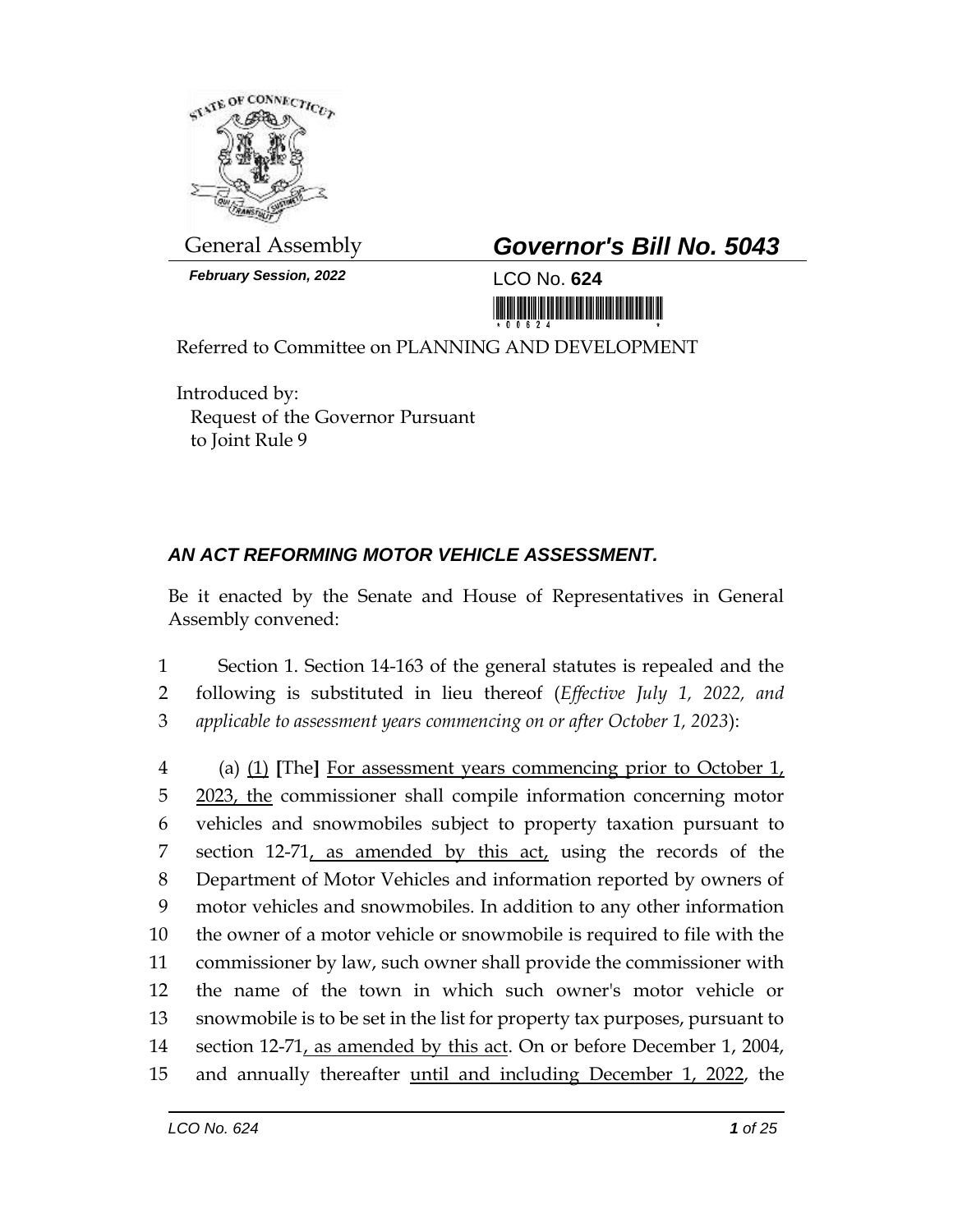commissioner shall provide to each assessor in this state a list identifying motor vehicles and snowmobiles that are subject to property taxation in each such assessor's town. Said list shall include the names and addresses of the owners of such motor vehicles and snowmobiles, and the vehicle identification numbers for all such vehicles for which such numbers are available.

22 (2) For assessment years commencing on or after October 1, 2023, the commissioner shall compile information concerning motor vehicles 24 subject to property taxation pursuant to section 12-71, as amended by 25 this act, using the records of the Department of Motor Vehicles and information reported by owners of motor vehicles. In addition to any other information the owner of a motor vehicle is required to file with the commissioner by law, such owner shall provide the commissioner 29 with the name of the town in which such owner's motor vehicle is to be 30 set in the list for property tax purposes, pursuant to section 12-71, as amended by this act. On or before November 1, 2023, and annually thereafter, the commissioner shall provide to each assessor in this state 33 a list identifying motor vehicles that are subject to property taxation in each such assessor's town. Such list shall include the names and addresses of the owners of such motor vehicles and the vehicle identification numbers and manufacturer's suggested retail price for all such vehicles for which such information is available.

 (b) (1) On or before October 1, 2004, and annually thereafter until and including October 1, 2023, the commissioner shall provide to each assessor in this state a list identifying motor vehicles and snowmobiles in each such assessor's town that were registered subsequent to the first day of October of the assessment year immediately preceding, but prior to the first day of August in such assessment year, and that are subject to property taxation on a supplemental list pursuant to section 12-71b. In addition to the information for each such vehicle and snowmobile specified under subdivision (1) of subsection (a) of this section that is available to the commissioner, the list provided under this subsection shall include a code related to the date of registration of each such vehicle or snowmobile.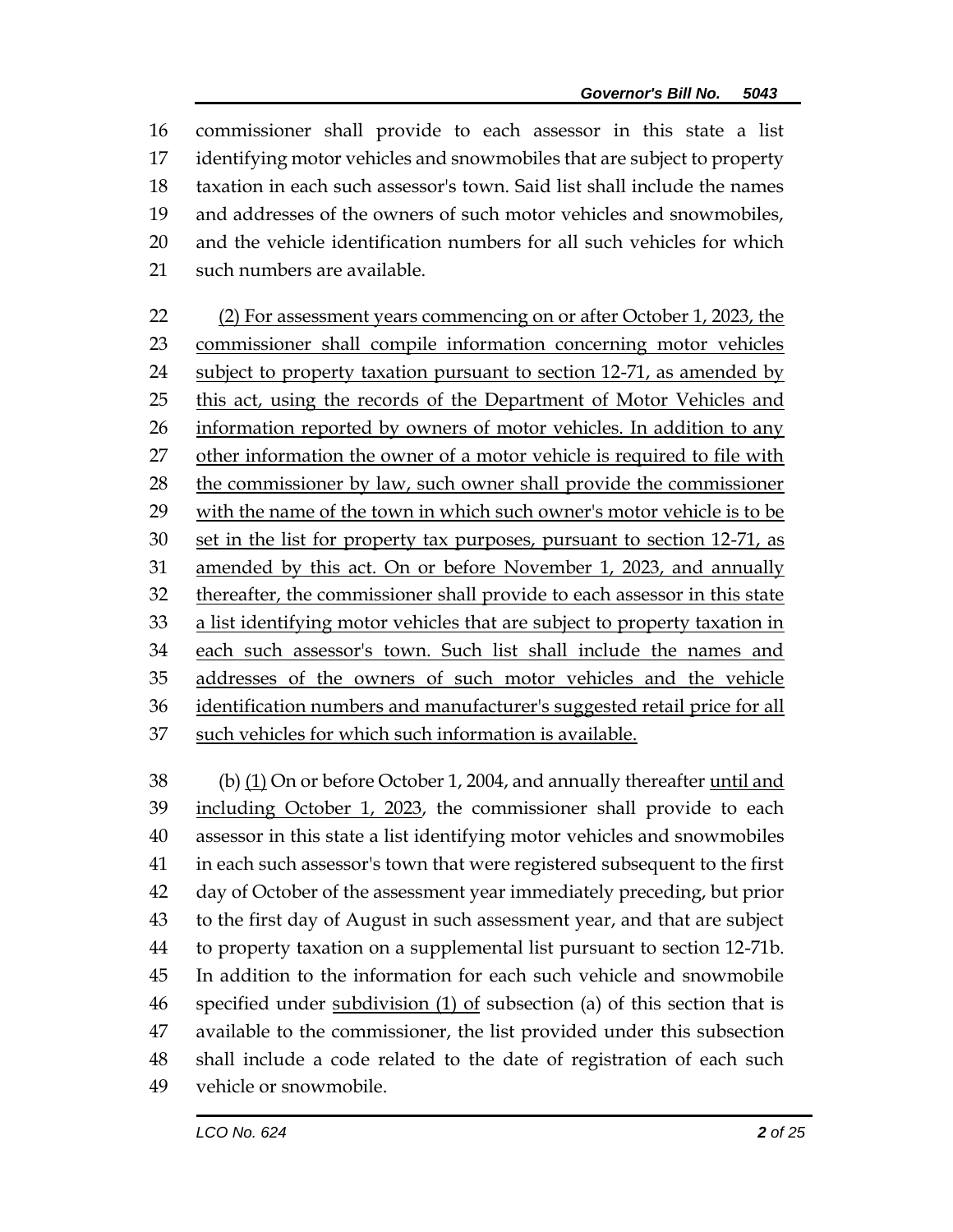(2) Not later than November 15, 2023, and monthly thereafter, the commissioner shall provide to each assessor in this state a list 52 identifying motor vehicles in each such assessor's town that were registered during the immediately preceding month and that are subject to property taxation on a supplemental list pursuant to section 12-71b, except that no such supplemental list shall be provided during the months of September and October. In addition to the information for such vehicle specified under subdivision (2) of subsection (a) of this section that is available to the commissioner, the list provided under this subsection shall include a code related to the date of registration of each such vehicle.

 (c) No assessor or tax collector shall disclose any information contained in any list provided by the commissioner pursuant to subsections (a) and (b) of this section if the commissioner is not required to provide such information or if such information is protected from disclosure under state or federal law.

 Sec. 2. Section 12-71d of the general statutes is repealed and the following is substituted in lieu thereof (*Effective July 1, 2022, and applicable to assessment years commencing on or after October 1, 2023*):

 (a) **[**On**]** Prior to and including October 1, 2022, on or before the first day of October each year, the Secretary of the Office of Policy and Management shall recommend a schedule of motor vehicle values which shall be used by assessors in each municipality in determining the assessed value of motor vehicles for purposes of property taxation. For every vehicle not listed in the schedule the determination of the assessed value of any motor vehicle for purposes of the property tax assessment list in any municipality shall continue to be the responsibility of the assessor in such municipality, provided the legislative body of the municipality may, by resolution, approve any change in the assessor's method of valuing motor vehicles. Any appeal from the findings of assessors concerning motor vehicle values shall be made in accordance with provisions related to such appeals under this chapter. Such schedule of values shall include, to the extent that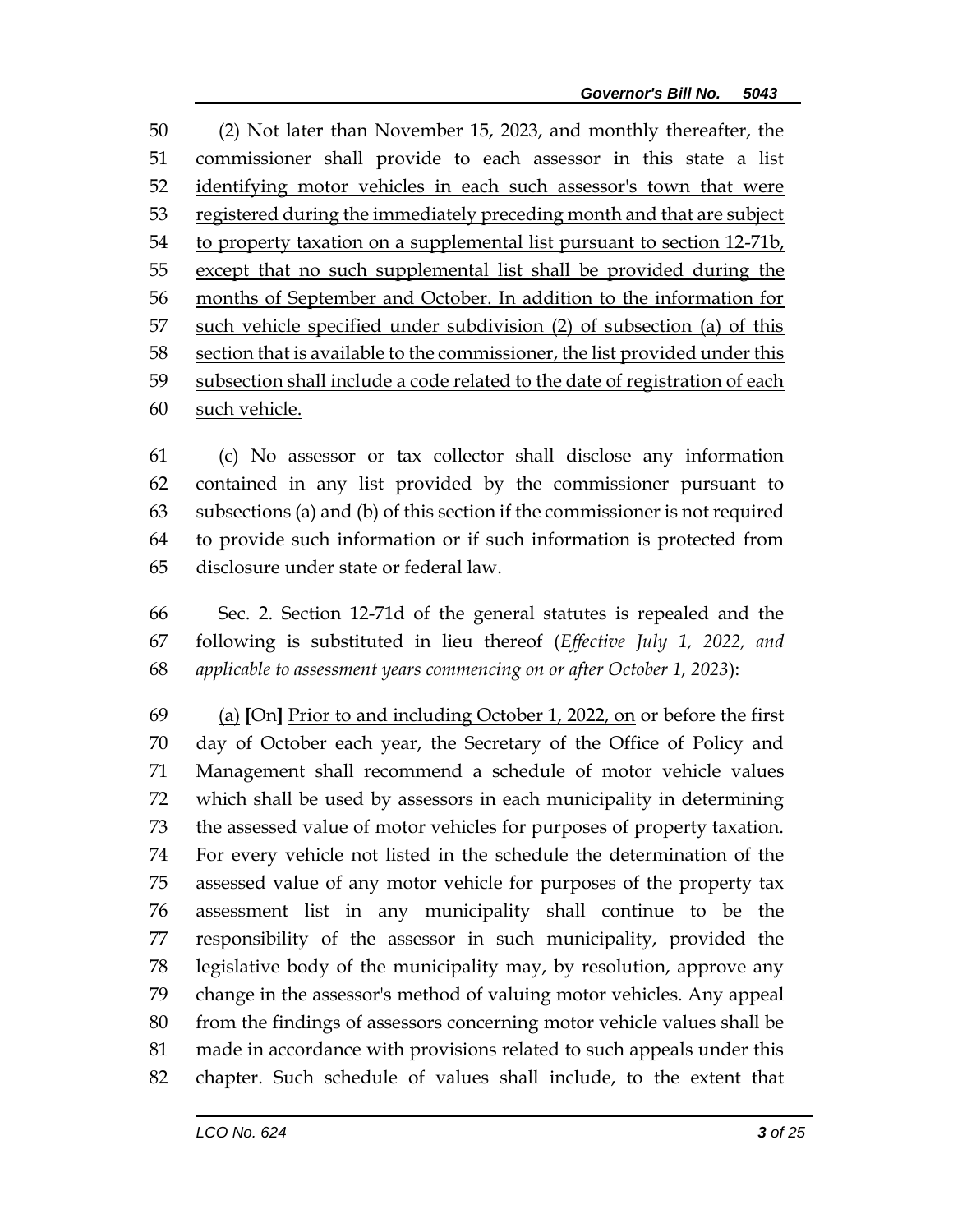information for such purpose is available, the value for assessment purposes of any motor vehicle currently in use. The value for each motor vehicle as listed shall represent one hundred per cent of the average retail price applicable to such motor vehicle in this state as of the first day of October in such year as determined by said secretary in cooperation with the Connecticut Association of Assessing Officers.

 (b) Not later than October 1, 2023, and annually thereafter, the Secretary of the Office of Policy and Management shall, in consultation with the Connecticut Association of Assessing Officers, recommend a 92 schedule of motor vehicle plate classes, which shall be used by assessors in each municipality in determining the classification of motor vehicles for purposes of property taxation. The value for each motor vehicle shall be determined by the schedule of depreciation described in subdivision (7) of section 12-63, as amended by this act. The determination of the assessed value of any vehicle for which a manufacturer's suggested retail price cannot be obtained for purposes of the property tax assessment list in any municipality shall be the responsibility of the assessor in such municipality, in consultation with the Connecticut Association of Assessing Officers. Any appeal from the findings of assessors concerning motor vehicle values shall be made in accordance 103 with provisions related to such appeals under this chapter.

 Sec. 3. Section 12-63 of the general statutes is repealed and the following is substituted in lieu thereof (*Effective July 1, 2022*):

 (a) The present true and actual value of land classified as farm land pursuant to section 12-107c, as forest land pursuant to section 12-107d, as open space land pursuant to section 12-107e, or as maritime heritage land pursuant to section 12-107g shall be based upon its current use without regard to neighborhood land use of a more intensive nature, provided in no event shall the present true and actual value of open space land be less than it would be if such open space land comprised a part of a tract or tracts of land classified as farm land pursuant to section 12-107c. The present true and actual value of all other property shall be deemed by all assessors and boards of assessment appeals to be the fair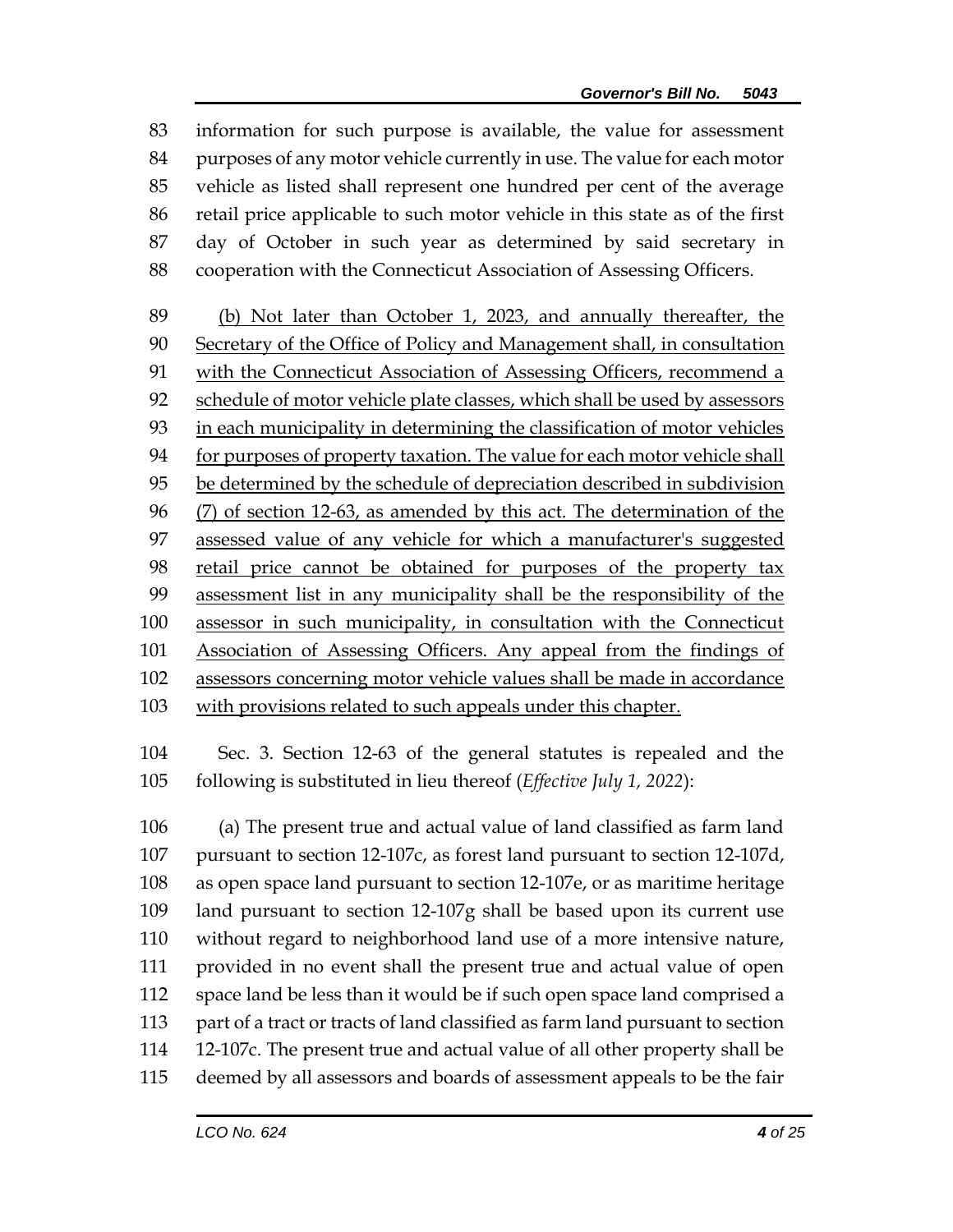market value thereof and not its value at a forced or auction sale.

 (b) (1) For the purposes of this subsection, (A) "electronic data processing equipment" means computers, printers, peripheral computer equipment, bundled software and any computer-based equipment acting as a computer, as defined in Section 168 of the Internal Revenue Code of 1986, or any subsequent corresponding internal revenue code of the United States, as from time to time amended; (B) "leased personal property" means tangible personal property which is the subject of a written or oral lease or loan on the assessment date, or any such property which has been so leased or loaned by the then current owner 126 of such property for three or more of the twelve months preceding such assessment date; and (C) "original selling price" means the price at which tangible personal property is most frequently sold in the year that it was manufactured.

 (2) Any municipality may, by ordinance, adopt the provisions of this subsection to be applicable for the assessment year commencing October first of the assessment year in which a revaluation of all real property required pursuant to section 12-62 is performed in such municipality, and for each assessment year thereafter. If so adopted, the present true and actual value of tangible personal property, other than motor vehicles, shall be determined in accordance with the provisions of this subsection. If such property is purchased, its true and actual value shall be established in relation to the cost of its acquisition, including transportation and installation, and shall reflect depreciation in accordance with the schedules set forth in subdivisions (3) to (6), inclusive, of this subsection. If such property is developed and produced by the owner of such property for a purpose other than wholesale or retail sale or lease, its true and actual value shall be established in relation to its cost of development, production and installation and shall reflect depreciation in accordance with the schedules provided in subdivisions (3) to (6), inclusive, of this subsection. The provisions of this subsection shall not apply to property owned by a public service company, as defined in section 16-1.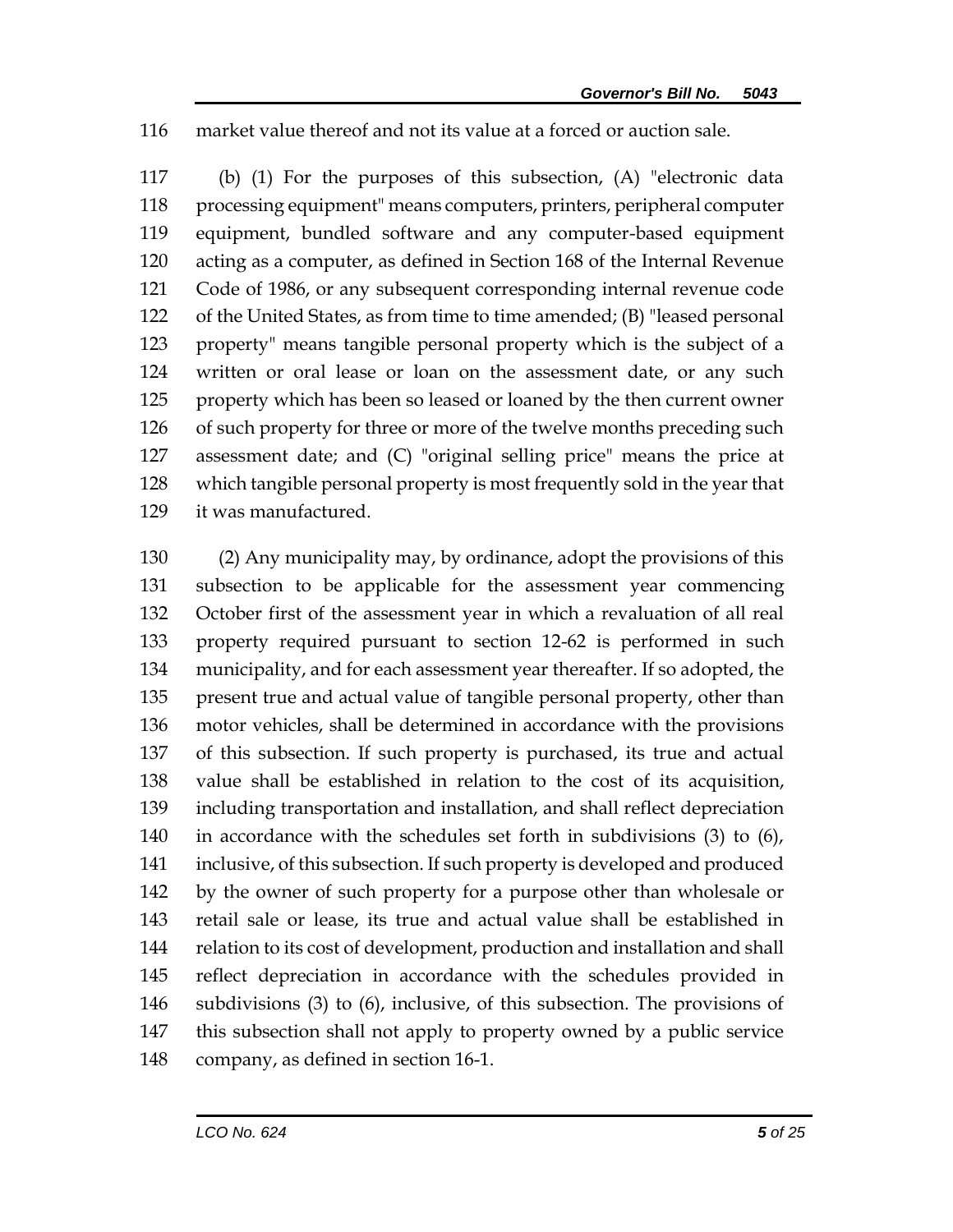149 (3) The following schedule of depreciation shall be applicable with 150 respect to electronic data processing equipment:

 (A) Group I: Computer and peripheral hardware, including, but not limited to, personal computers, workstations, terminals, storage devices, printers, scanners, computer peripherals and networking equipment:

| <b>T1</b>      |                              | Depreciated Value |
|----------------|------------------------------|-------------------|
| T2             |                              | As Percentage     |
| T <sub>3</sub> | <b>Assessment Year</b>       | Of Acquisition    |
| T <sub>4</sub> | <b>Following Acquisition</b> | Cost Basis        |
| T <sub>5</sub> | First year                   | Seventy per cent  |
| T <sub>6</sub> | Second year                  | Forty per cent    |
| T7             | Third year                   | Twenty per cent   |
| T <sub>8</sub> | Fourth year and thereafter   | Ten per cent      |
|                |                              |                   |

155 (B) Group II: Other hardware, including, but not limited to, mini-156 frame and main-frame systems with an acquisition cost of more than

157 twenty-five thousand dollars:

| T <sub>9</sub>  |                              | Depreciated Value |
|-----------------|------------------------------|-------------------|
| T <sub>10</sub> |                              | As Percentage     |
| T <sub>11</sub> | <b>Assessment Year</b>       | Of Acquisition    |
| T <sub>12</sub> | <b>Following Acquisition</b> | <b>Cost Basis</b> |
| T <sub>13</sub> | First year                   | Ninety per cent   |
| T <sub>14</sub> | Second year                  | Sixty per cent    |
| T <sub>15</sub> | Third year                   | Forty per cent    |
| T <sub>16</sub> | Fourth year                  | Twenty per cent   |
| T <sub>17</sub> | Fifth year and thereafter    | Ten per cent      |
|                 |                              |                   |

158 (4) The following schedule of depreciation shall be applicable with 159 respect to copiers, facsimile machines, medical testing equipment, and 160 any similar type of equipment that is not specifically defined as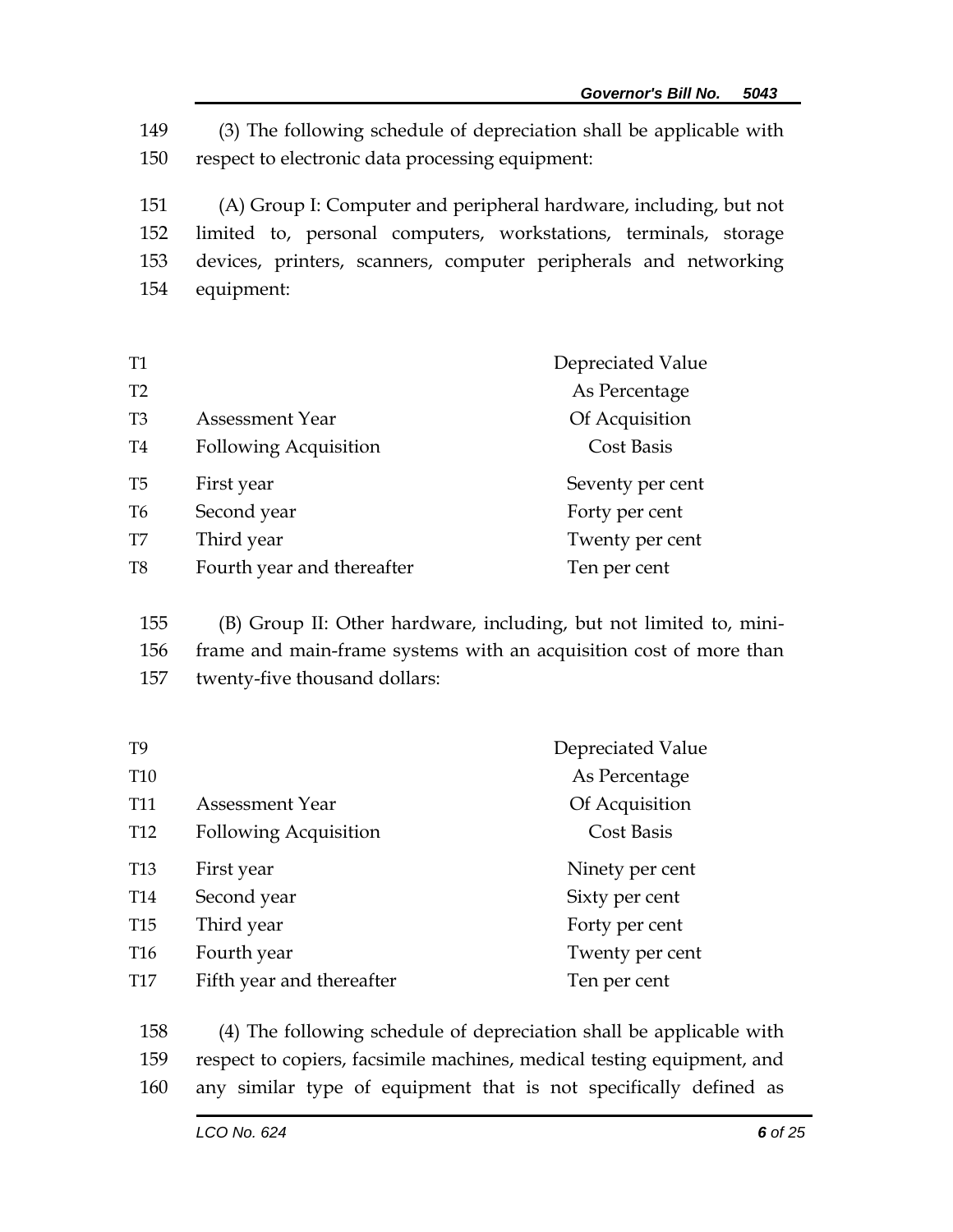161 electronic data processing equipment, but is considered by the assessor

162 to be technologically advanced:

| T <sub>18</sub> |                              | Depreciated Value    |
|-----------------|------------------------------|----------------------|
| T <sub>19</sub> |                              | As Percentage        |
| <b>T20</b>      | <b>Assessment Year</b>       | Of Acquisition       |
| T <sub>21</sub> | <b>Following Acquisition</b> | <b>Cost Basis</b>    |
| T <sub>22</sub> | First year                   | Ninety-five per cent |
| T <sub>23</sub> | Second year                  | Eighty per cent      |
| T <sub>24</sub> | Third year                   | Sixty per cent       |
| T <sub>25</sub> | Fourth year                  | Forty per cent       |
| T <sub>26</sub> | Fifth year and thereafter    | Twenty per cent      |
|                 |                              |                      |

163 (5) The following schedule of depreciation shall be applicable with 164 respect to machinery and equipment used in the manufacturing process:

| T <sub>27</sub> |                              | Depreciated Value |
|-----------------|------------------------------|-------------------|
| <b>T28</b>      |                              | As Percentage     |
| T <sub>29</sub> | Assessment Year              | Of Acquisition    |
| <b>T30</b>      | <b>Following Acquisition</b> | <b>Cost Basis</b> |
| <b>T31</b>      | First year                   | Ninety per cent   |
| T <sub>32</sub> | Second year                  | Eighty per cent   |
| <b>T33</b>      | Third year                   | Seventy per cent  |
| T <sub>34</sub> | Fourth year                  | Sixty per cent    |
| <b>T35</b>      | Fifth year                   | Fifty per cent    |
| T <sub>36</sub> | Sixth year                   | Forty per cent    |
| <b>T37</b>      | Seventh year                 | Thirty per cent   |
| <b>T38</b>      | Eighth year and thereafter   | Twenty per cent   |

165 (6) The following schedule of depreciation shall be applicable with 166 respect to all tangible personal property other than that described in 167 subdivisions (3) to (5), inclusive, and subdivision (7) of this subsection: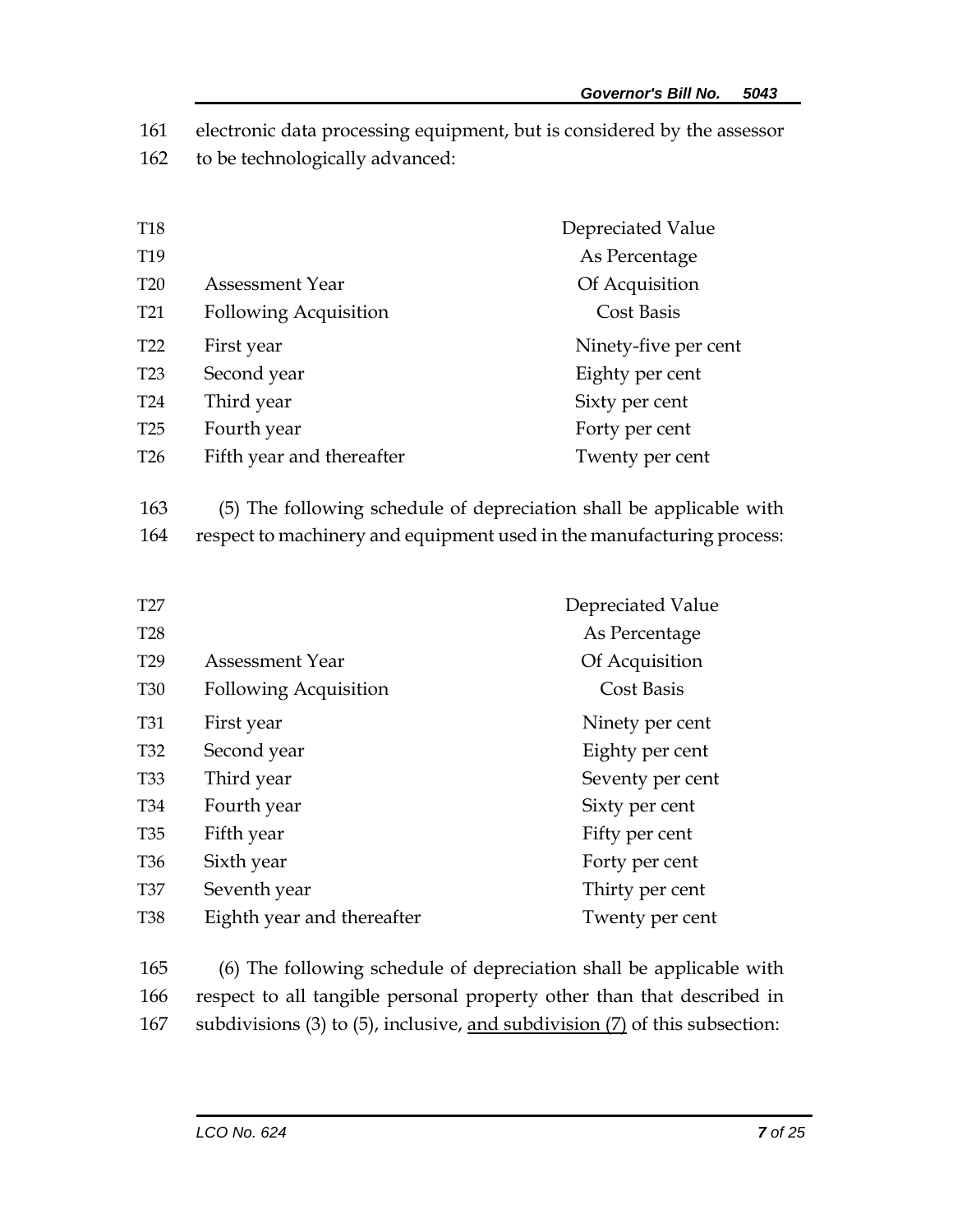| T <sub>39</sub> |                              | Depreciated Value    |
|-----------------|------------------------------|----------------------|
| T <sub>40</sub> |                              | As Percentage        |
| T41             | Assessment Year              | Of Acquisition       |
| T42             | <b>Following Acquisition</b> | <b>Cost Basis</b>    |
| T43             | First year                   | Ninety-five per cent |
| T44             | Second year                  | Ninety per cent      |
| T45             | Third year                   | Eighty per cent      |
| T46             | Fourth year                  | Seventy per cent     |
| T47             | Fifth year                   | Sixty per cent       |
| T48             | Sixth year                   | Fifty per cent       |
| T <sub>49</sub> | Seventh year                 | Forty per cent       |
| <b>T50</b>      | Eighth year and thereafter   | Thirty per cent      |

168 (7) For assessment years commencing on or after October 1, 2023, the

- 169 following schedule of depreciation shall be applicable with respect to
- 170 motor vehicles based on the manufacturer's suggested retail price of
- 171 such motor vehicles:

| <b>T51</b>      |                       | Percentage of            |
|-----------------|-----------------------|--------------------------|
| <b>T52</b>      |                       | Manufacturer's Suggested |
| T <sub>53</sub> | <b>Age of Vehicle</b> | <b>Retail Price</b>      |
| <b>T54</b>      | Up to year one        | <b>Eighty per cent</b>   |
| <b>T55</b>      | Year two              | Seventy-five per cent    |
| <b>T56</b>      | Year three            | Seventy per cent         |
| <b>T57</b>      | Year four             | Sixty-five per cent      |
| <b>T58</b>      | Year five             | Sixty per cent           |
| T <sub>59</sub> | Year six              | Fifty-five per cent      |
| T <sub>60</sub> | Year seven            | Fifty per cent           |
| T61             | <u>Year eight</u>     | Forty-five per cent      |
| T <sub>62</sub> | Year nine             | <u>Forty per cent</u>    |
| T <sub>63</sub> | Year ten              | Thirty-five per cent     |
| T64             | Year eleven           | Thirty per cent          |
| T <sub>65</sub> | Year twelve           | Twenty-five per cent     |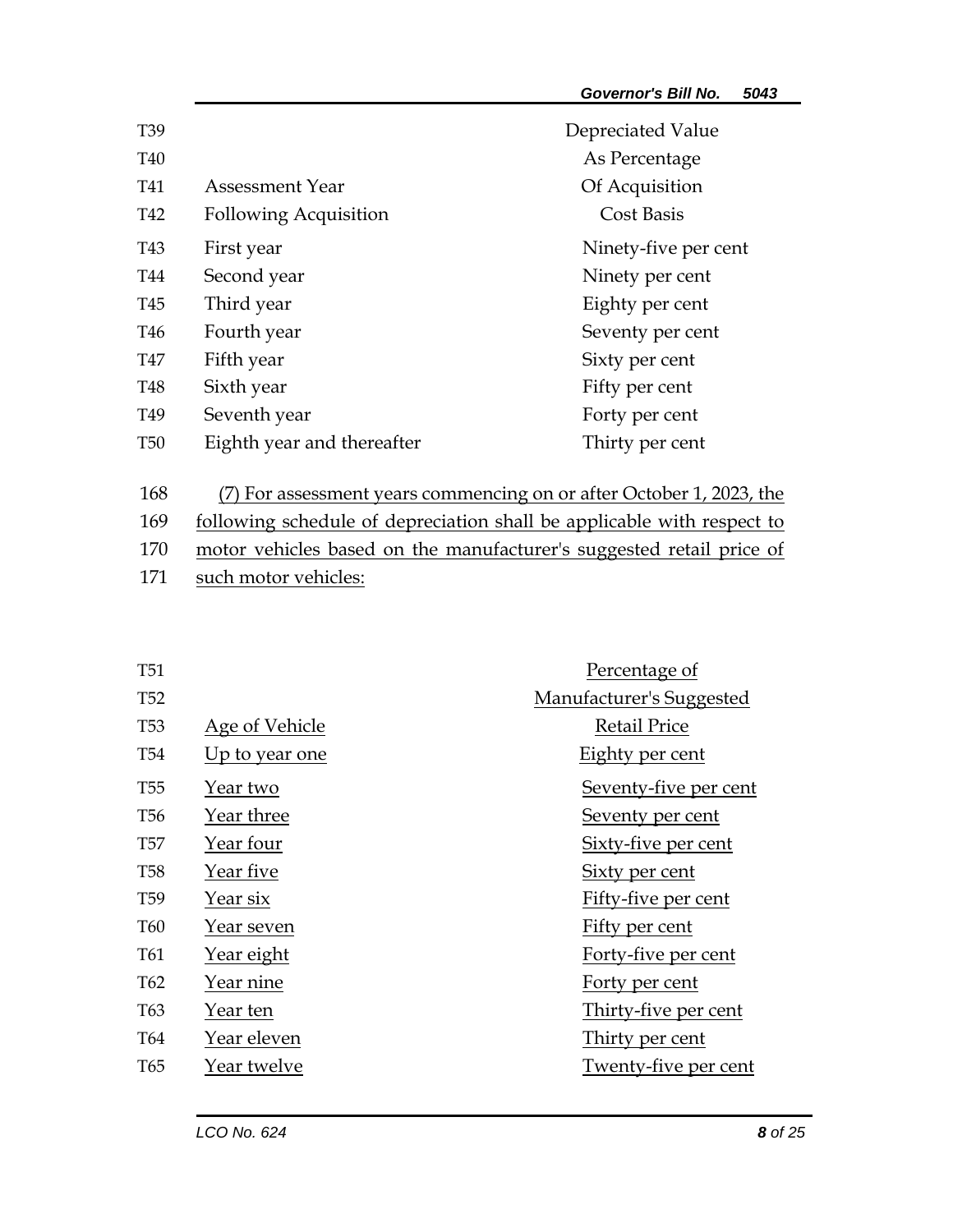| <b>Governor's Bill No.</b> |  | 5043 |
|----------------------------|--|------|
|----------------------------|--|------|

| T66 | Year thirteen             | Twenty per cent   |
|-----|---------------------------|-------------------|
| T67 | Year fourteen             | Fifteen per cent  |
| T68 | Years fifteen to nineteen | Ten per cent      |
| T69 | Years twenty and beyond   | Not less than two |
| T70 |                           | thousand dollars  |

 **[**(7)**]** (8) The present true and actual value of leased personal property other than motor vehicles shall be determined in accordance with the provisions of this subdivision. Such value for any assessment year shall be established in relation to the original selling price for self- manufactured property or acquisition cost for acquired property and shall reflect depreciation in accordance with the schedules provided in subdivisions (3) to (6), inclusive, of this subsection. If the assessor is unable to determine the original selling price of leased personal property, the present true and actual value thereof shall be its current selling price.

 **[**(8)**]** (9) With respect to any personal property which is prohibited by law from being sold, the present true and actual value of such property shall be established with respect to such property's original manufactured cost increased by a ratio the numerator of which is the total proceeds from the manufacturer's salable equipment sold and the denominator of which is the total cost of the manufacturer's salable equipment sold. Such value shall then be depreciated in accordance with the appropriate schedule in this subsection.

 **[**(9)**]** (10) The schedules of depreciation set forth in subdivisions (3) to (6), inclusive, of this subsection shall not be used with respect to videotapes, horses or other taxable livestock or electric cogenerating equipment.

 **[**(10)**]** (11) If the assessor determines that the value of any item of personal property, other than a motor vehicle, produced by the application of the schedules set forth in this subsection does not accurately reflect the present true and actual value of such item, the assessor shall adjust such value to reflect the present true and actual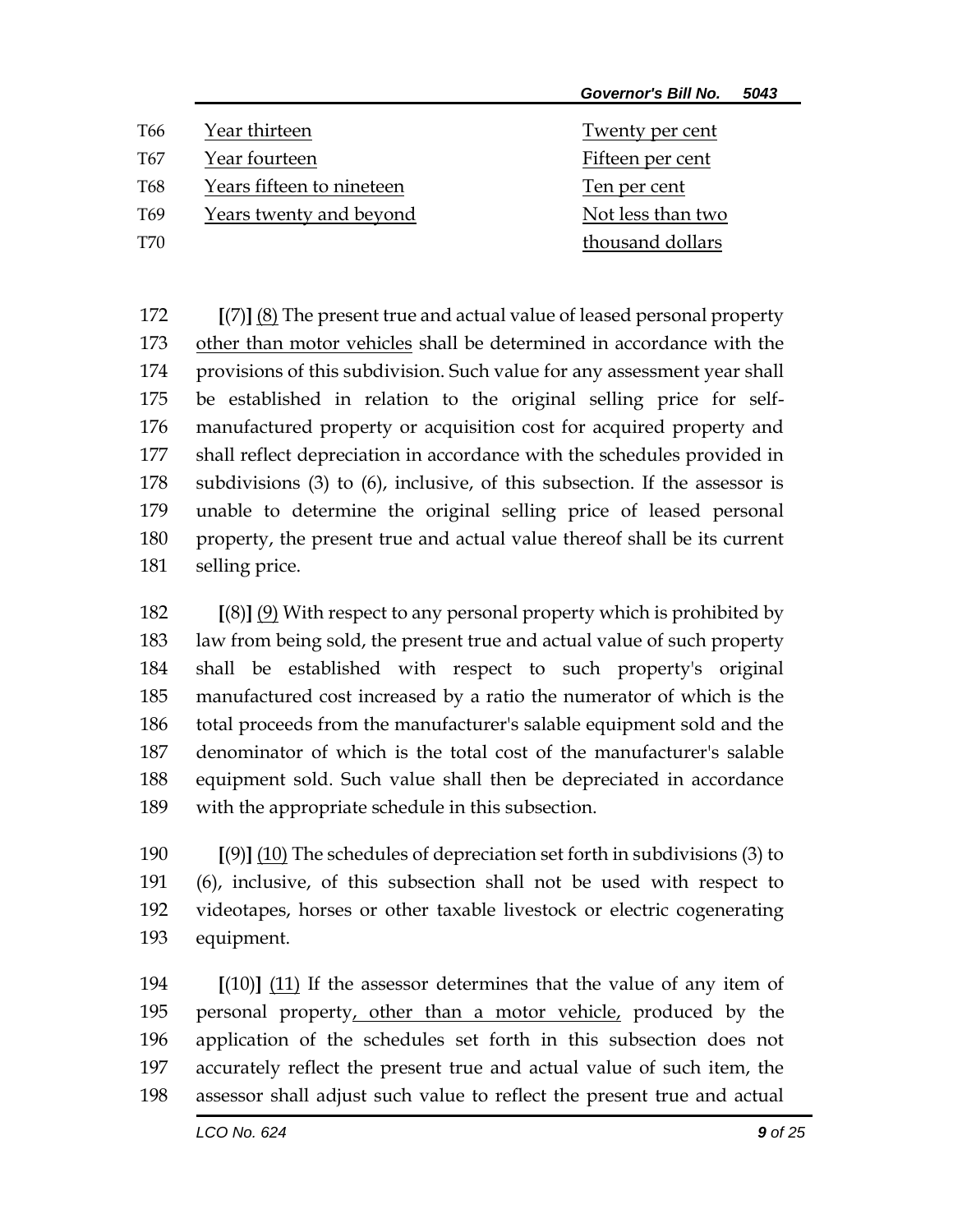value of such item.

 **[**(11)**]** (12) Nothing in this subsection shall prevent any taxpayer from appealing any assessment made pursuant to this subsection if such assessment does not accurately reflect the present true and actual value of any item of such taxpayer's personal property.

 Sec. 4. Section 12-41 of the general statutes is repealed and the following is substituted in lieu thereof (*Effective July 1, 2022, and applicable to assessment years commencing on or after October 1, 2023*):

 (a) "Municipality", whenever used in this section, includes each town, consolidated town and city, and consolidated town and borough.

 (b) (1) **[**No**]** For assessment years commencing prior to October 1, 2023, no person required by law to file an annual declaration of personal property shall include in such declaration motor vehicles that are registered in the office of the state Commissioner of Motor Vehicles. With respect to any vehicle subject to taxation in a town other than the 214 town in which such vehicle is registered, pursuant to section 12-71, as amended by this act, information concerning such vehicle may be included in a declaration filed pursuant to this section or section 12-43, 217 as amended by this act, or on a report filed pursuant to section 12-57a.

 (2) For assessment years commencing on or after October 1, 2023, any person required to file an annual declaration of tangible personal property shall include in such declaration the motor vehicle listing, pursuant to subdivision (2) of subsection (f) of section 12-71, as amended by this act, of any motor vehicle owned by such person. If, after the annual deadline for filing a declaration, a motor vehicle is deemed personal property by the assessor, such motor vehicle shall be added to the declaration of the owner of such vehicle or included on a new declaration if no declaration was submitted in the prior year. The value 227 of the motor vehicle shall be determined pursuant to section 12-63, as 228 amended by this act. If applicable, the value of the motor vehicle for the current assessment year shall be prorated pursuant to section 12-71b, and shall not be considered omitted property, as defined in section 12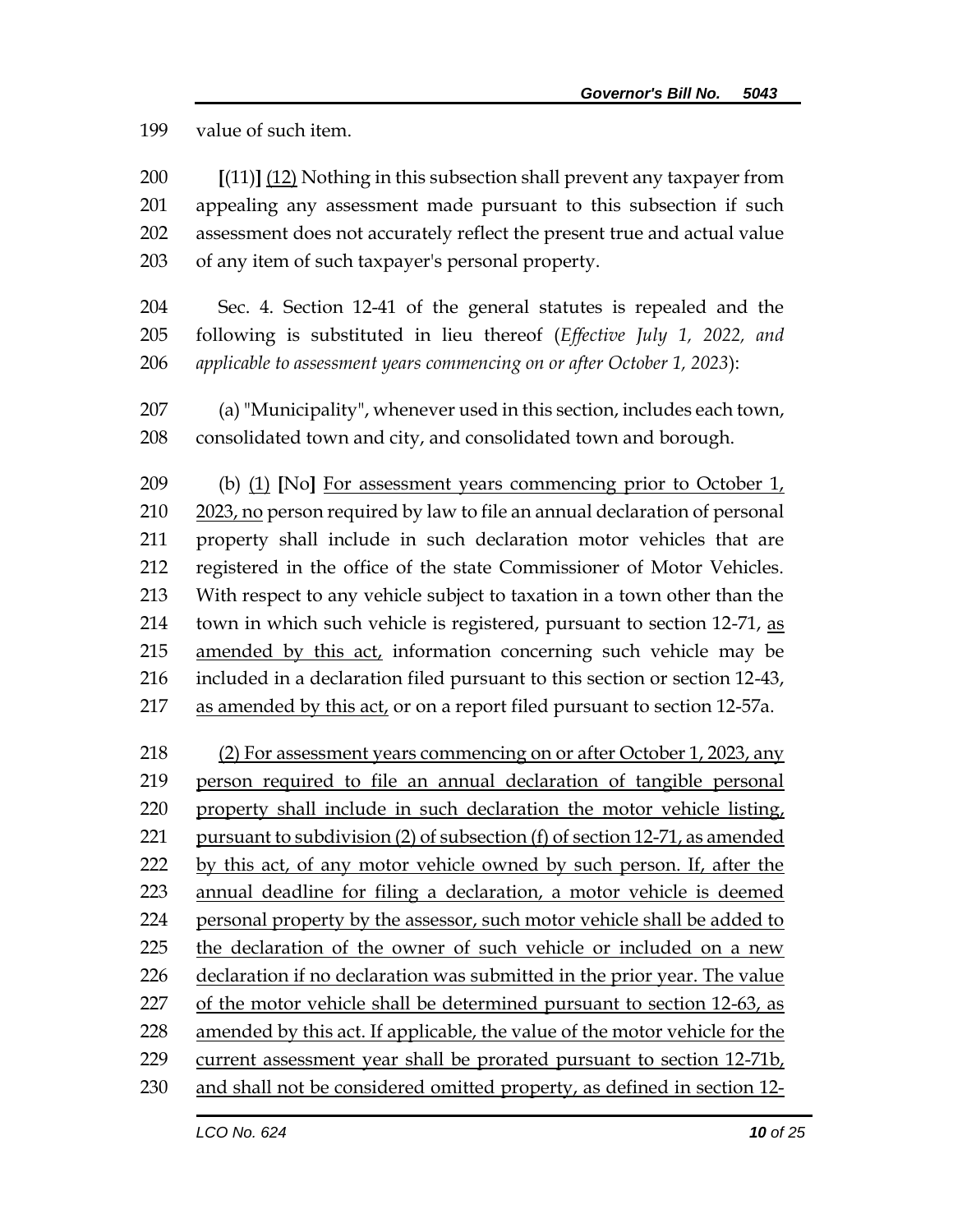53, as amended by this act, or subject to a penalty pursuant to subsection (e) of this section.

 (c) The annual declaration of the tangible personal property owned by such person on the assessment date, shall include, but is not limited to, the following property: Machinery used in mills and factories, cables, wires, poles, underground mains, conduits, pipes and other fixtures of water, gas, electric and heating companies, leasehold improvements 238 classified as other than real property and furniture and fixtures of stores, offices, hotels, restaurants, taverns, halls, factories and manufacturers. Tangible personal property does not include a sign placed on a property indicating that the property is for sale or lease. On and after October 1, 2023, tangible personal property shall include motor vehicles listed on the schedule of motor vehicle plate classes recommended pursuant to section 12-71d, as amended by this act. Commercial or financial information in any declaration filed under this section, except for commercial or financial information which concerns motor vehicles, shall not be open for public inspection but may be disclosed to municipal officers for tax collection purposes.

 (d) For assessment years commencing on or after October 1, 2023, the Office of Policy and Management shall, in consultation with the Connecticut Association of Assessing Officers, prescribe a form for the annual declaration of personal property.

 **[**(d)**]** (e) Any person required by law to file an annual declaration of personal property may sign and file such declaration electronically, **[**on a form provided by the assessor of a municipality,**]** provided **[**such**]** the municipality in which such declaration is to be filed (1) has the technological ability to accept electronic signatures, and (2) agrees to accept electronic signatures for annual declarations of personal property.

 **[**(e)**]** (f) (1) Any person who fails to file a declaration of personal property on or before the first day of November, or on or before the extended filing date as granted by the assessor pursuant to section 12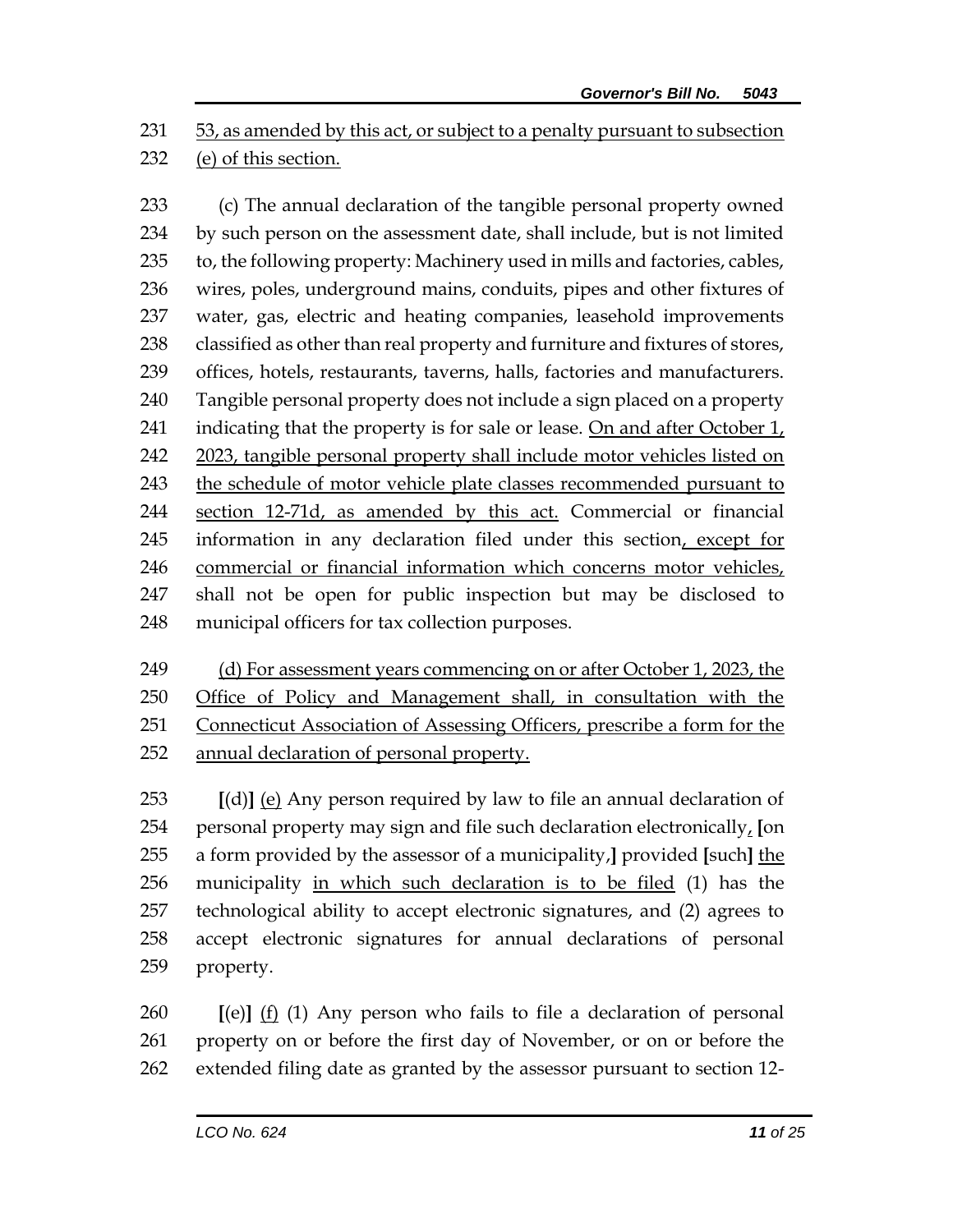42, as amended by this act, shall be subject to a penalty equal to twenty-264 five per cent of the assessment of such property;  $(2)$  any person who files a declaration of personal property in a timely manner, but has omitted property, as defined in section 12-53, as amended by this act, shall be subject to a penalty equal to twenty-five per cent of the assessment of such omitted property. The penalty shall be added to the grand list by the assessor of the town in which such property is taxable; and (3) any declaration received by the municipality to which it is due that is in an envelope bearing a postmark, as defined in section 1-2a, showing a date within the allowed filing period shall not be deemed to be delinquent.

 Sec. 5. Subsection (a) of section 12-53 of the general statutes is repealed and the following is substituted in lieu thereof (*Effective July 1, 2022, and applicable to assessment years commencing on or after October 1, 2023*):

 (a) For purposes of this section: (1) "Omitted property" means property for which complete information is not included in the declaration required to be filed by law with respect to **[**either**]** (A) the total number and type of all items subject to taxation, **[**or**]** (B) the true 281 original cost and year acquired of all such items, or  $(C)$  on or after October 1, 2023, the manufacturer's suggested retail price of a motor vehicle plus any applicable after-market alterations to such motor vehicle, (2) "books", "papers", "documents" and "other records" includes, but is not limited to, federal tax forms relating to the acquisition and cost of fixed assets, general ledgers, balance sheets, disbursement ledgers, fixed asset and depreciation schedules, financial statements, invoices, operating expense reports, capital and operating leases, conditional sales agreements and building or leasehold ledgers, and (3) "designee of an assessor" means a Connecticut municipal assessor certified in accordance with subsection (b) of section 12-40a, a certified public accountant, a revaluation company certified in accordance with section 12-2c for the valuation of personal property, or an individual certified as a revaluation company employee in accordance with section 12-2b for the valuation of personal property.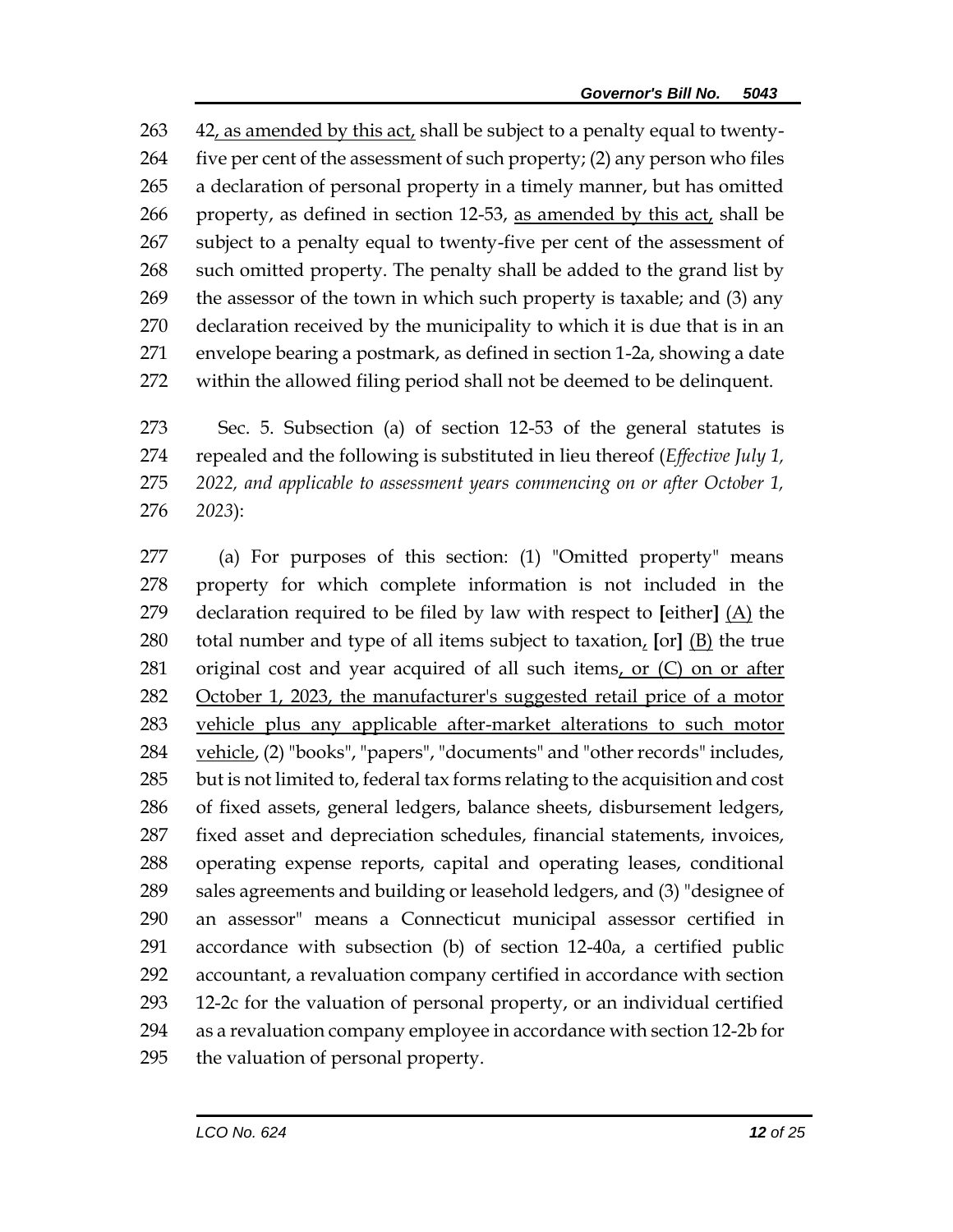Sec. 6. Section 12-71 of the general statutes is repealed and the following is substituted in lieu thereof (*Effective July 1, 2022, and applicable to assessment years commencing on or after October 1, 2023*):

 (a) (1) **[**All**]** For assessment years commencing prior to October 1, 2023, goods, chattels and effects or any interest therein, including any interest in a leasehold improvement classified as other than real property, belonging to any person who is a resident in this state, shall be listed for purposes of property tax in the town where such person resides, subject to the provisions of sections 12-41, as amended by this 305 act, 12-43, as amended by this act, and 12-59. Any such property belonging to any nonresident shall be listed for purposes of property tax as provided in section 12-43, as amended by this act. Motor vehicles and snowmobiles shall be listed for purposes of the property tax in accordance with subsection (f) of this section.

 (2) For assessment years commencing on or after October 1, 2023, goods, chattels and effects or any interest therein, including any interest in a leasehold improvement classified as other than real property, belonging to any person who is a resident in this state, shall be listed for purposes of property tax in the town where such person resides, subject to the provisions of sections 12-41, as amended by this act, 12-43, as amended by this act, and 12-59. Any such property belonging to any nonresident shall be listed for purposes of property tax as provided in section 12-43, as amended by this act.

 (b) Except as otherwise provided by the general statutes, property subject to this section shall be valued at the same percentage of its then actual valuation as the assessors have determined with respect to the listing of real estate for the same year, except that any antique, rare or special interest motor vehicle, as defined in section 14-1, shall be assessed at a value of not more than five hundred dollars. The owner of such antique, rare or special interest motor vehicle may be required by the assessors to provide reasonable documentation that such motor vehicle is an antique, rare or special interest motor vehicle, provided any motor vehicle for which special number plates have been issued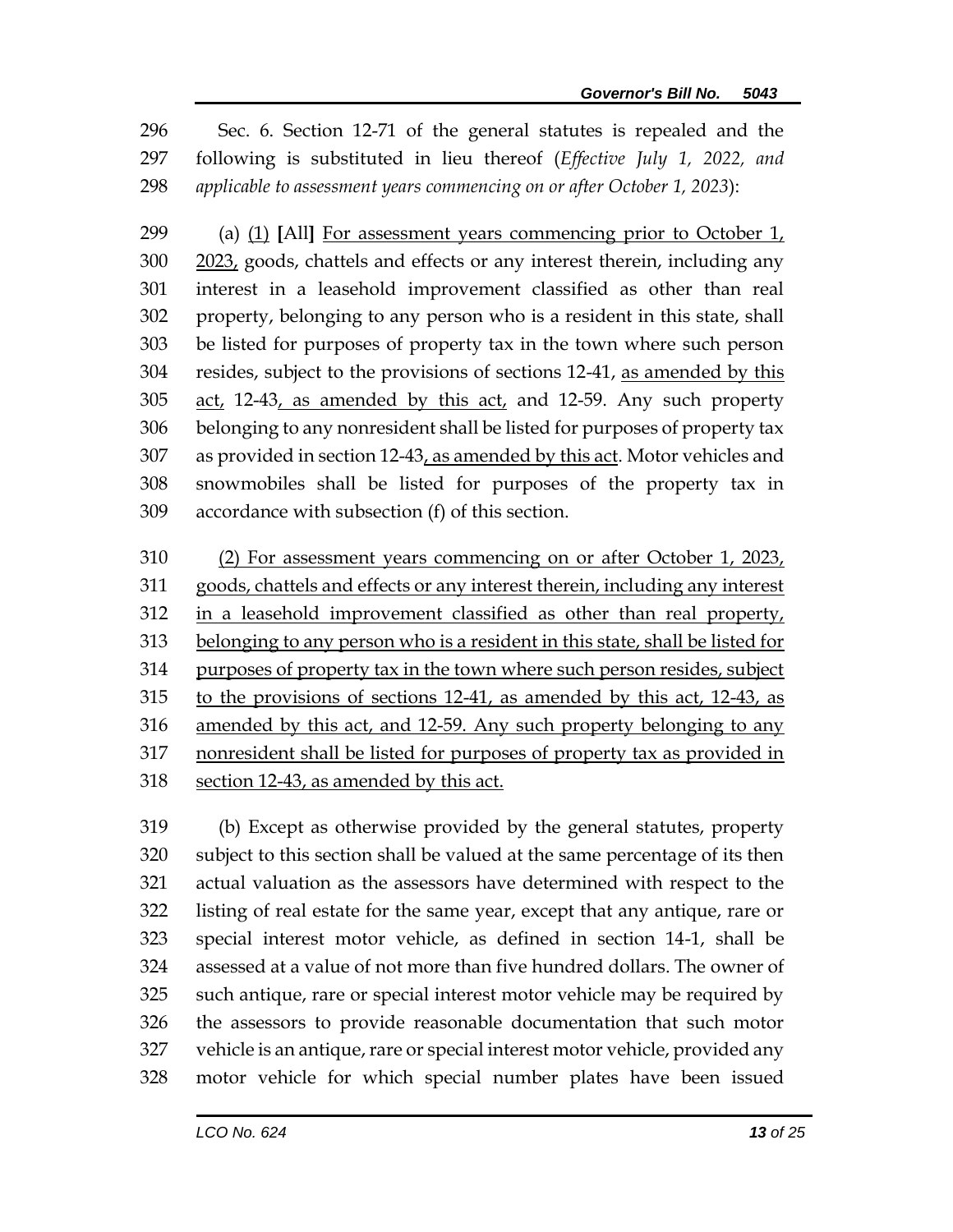pursuant to section 14-20 shall not be required to provide any such documentation. The provisions of this section shall not include money or property actually invested in merchandise or manufacturing carried on out of this state or machinery or equipment which would be eligible for exemption under subdivision (72) of section 12-81 once installed and which cannot begin or which has not begun manufacturing, processing or fabricating; or which is being used for research and development, including experimental or laboratory research and development, design or engineering directly related to manufacturing or being used for the significant servicing, overhauling or rebuilding of machinery and equipment for industrial use or the significant overhauling or rebuilding of other products on a factory basis or being used for measuring or testing or metal finishing or in the production of motion pictures, video and sound recordings.

 (c) **[**Upon**]** For assessment years commencing prior to October 1, 2023, upon payment of the property tax assessed with respect to any property referred to in this section, owned by a resident or nonresident of this state, which is currently used or intended for use in relation to construction, building, grading, paving or similar projects, including, but not limited to, motor vehicles, bulldozers, tractors and any trailer-type vehicle, excluding any such equipment weighing less than five hundred pounds, and excluding any motor vehicle subject to registration pursuant to chapter 246 or exempt from such registration by section 14-34, the town in which such equipment is taxed shall issue, at the time of such payment, for display on a conspicuous surface of each such item of equipment for which such tax has been paid, a validation decal or sticker, identifiable as to the year of issue, which will be presumptive evidence that such tax has been paid in the appropriate town of the state.

 (d) (1) Personal property subject to taxation under this chapter shall not include computer software, except when the cost thereof is included, without being separately stated, in the cost of computer hardware. "Computer software" shall include any program or routine used to cause a computer to perform a specific task or set of tasks, including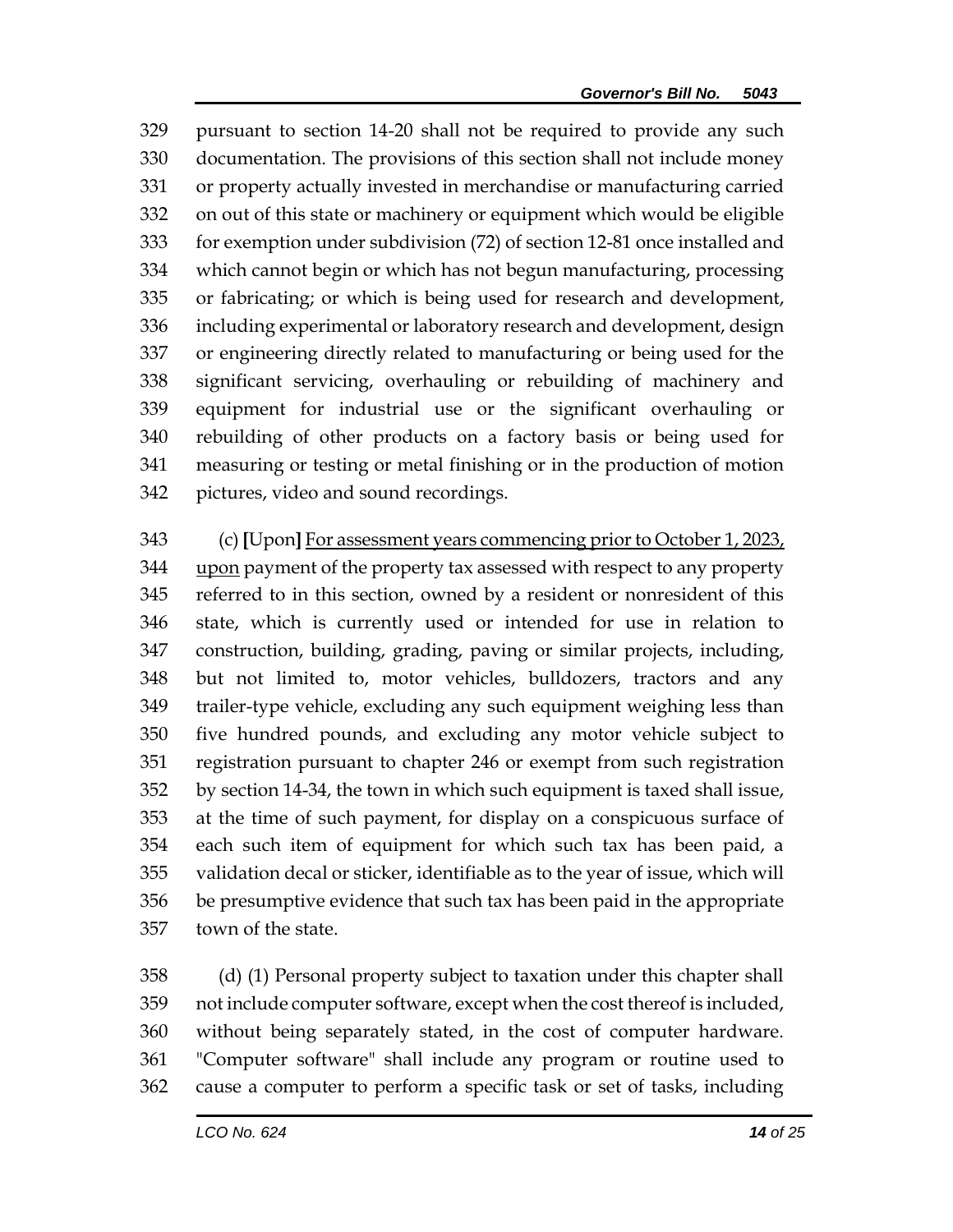without limitation, operational and applicational programs and all documentation related thereto.

 (2) The provisions of subdivision (1) of this subsection shall be applicable (A) to the assessment year commencing October 1, 1988, and each assessment year thereafter, and (B) to any assessment of computer software made after September 30, 1988, for any assessment year commencing before October 1, 1988.

 (3) Nothing contained in this subsection shall create any implication related to liability for property tax with respect to computer software prior to July 1, 1989.

 (4) A certificate of correction in accordance with section 12-57 shall not be issued with respect to any property described in subdivision (1) of this subsection for any assessment year commencing prior to October 1, 1989.

 (e) For assessment years commencing on or after October 1, 1992, each municipality shall exempt aircraft, as defined in section 15-34, from the provisions of this chapter.

 (f) (1) **[**Property**]** For assessment years commencing prior to October 381 1, 2023, property subject to taxation under this chapter shall include each registered and unregistered motor vehicle and snowmobile that, in the normal course of operation, most frequently leaves from and returns to or remains in a town in this state, and any other motor vehicle or snowmobile located in a town in this state, which motor vehicle or snowmobile is not used or is not capable of being used.

387 (2) (A) For assessment years commencing on or after October 1, 2023, 388 each municipality shall list motor vehicles registered and classified in accordance with section 12-71d, as amended by this act, and such motor vehicles shall be valued in the same manner as motor vehicles valued pursuant to section 12-63, as amended by this act.

(B) For assessment years commencing on or after October 1, 2023, any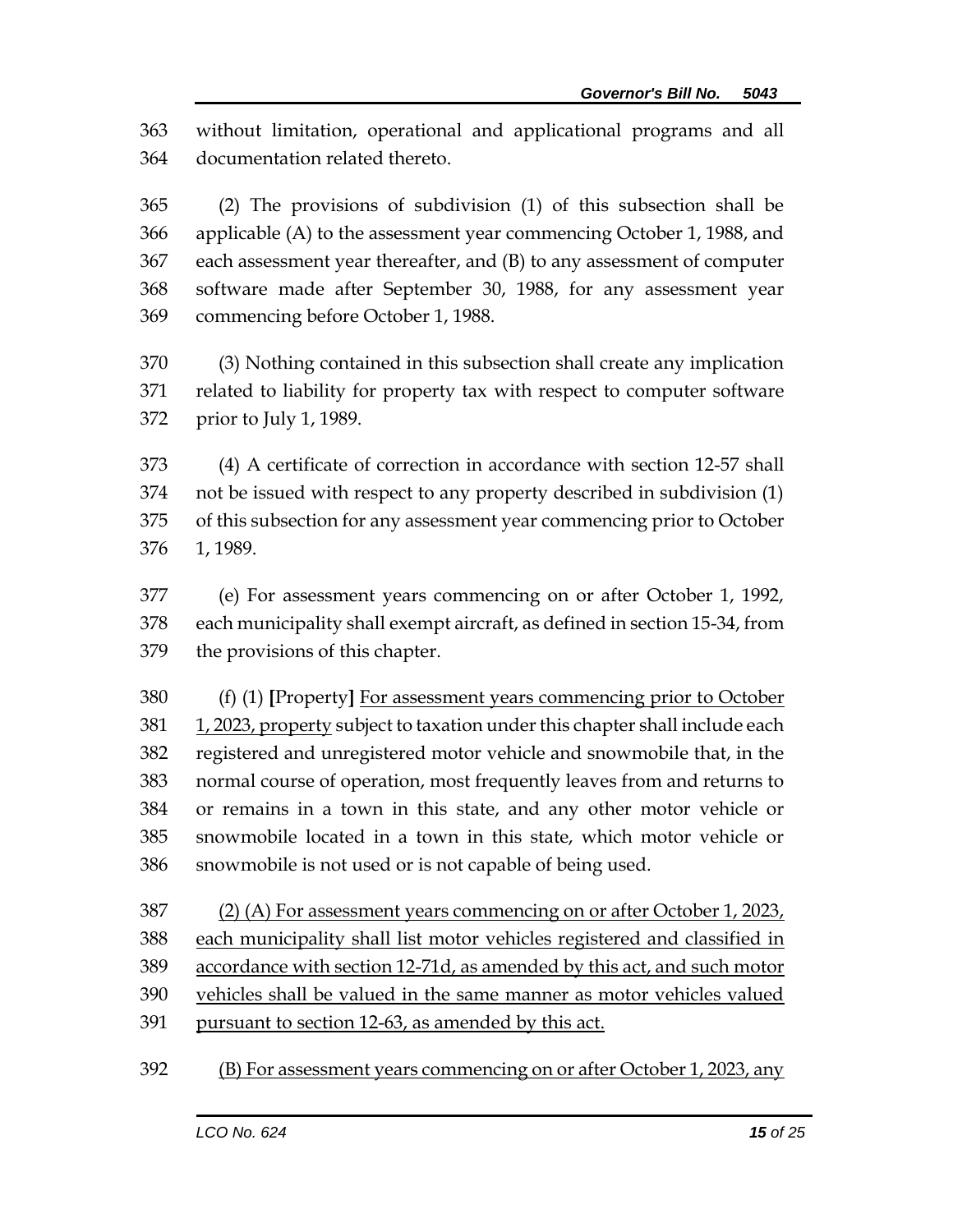unregistered motor vehicle or motor vehicle that is not used or capable of being used that is located in a municipality in this state, shall be listed and valued in the manner described in subparagraph (A) of this subdivision.

 **[**(2)**]** (3) (A) **[**Any**]** For assessment years commencing prior to October 1, 2023, any motor vehicle or snowmobile registered in this state subject to taxation in accordance with the provisions of this subsection shall be set in the list of the town where such vehicle in the normal course of operation most frequently leaves from and returns to or in which it remains. It shall be presumed that any such motor vehicle or snowmobile most frequently leaves from and returns to or remains in the town in which the owner of such vehicle resides, unless a provision of this subsection otherwise expressly provides. As used in this subsection, "the town in which the owner of such vehicle resides" means the town in this state where **[**(A)**]** (i) the owner, if an individual, has established a legal residence consisting of a true, fixed and permanent home to which such individual intends to return after any absence, or **[**(B)**]** (ii) the owner, if a company, corporation, limited liability company, partnership, firm or any other type of public or private organization, association or society, has an established site for conducting the purposes for which it was created. In the event such an entity resides in more than one town in this state, it shall be subject to taxation by each such town with respect to any registered or unregistered motor vehicle or snowmobile that most frequently leaves from and returns to or remains in such town.

 (B) For assessment years commencing on or after October 1, 2023, any motor vehicle subject to taxation in this state in accordance with the provisions of this subsection shall be set in the list of the town where 421 such vehicle in the normal course of operation most frequently leaves from and returns to or in which it remains. It shall be presumed that any such motor vehicle most frequently leaves from and returns to or remains in the town in which the owner of such vehicle resides, unless a provision of this subsection otherwise expressly provides. As used in this subsection, "the town in which the owner of such vehicle resides"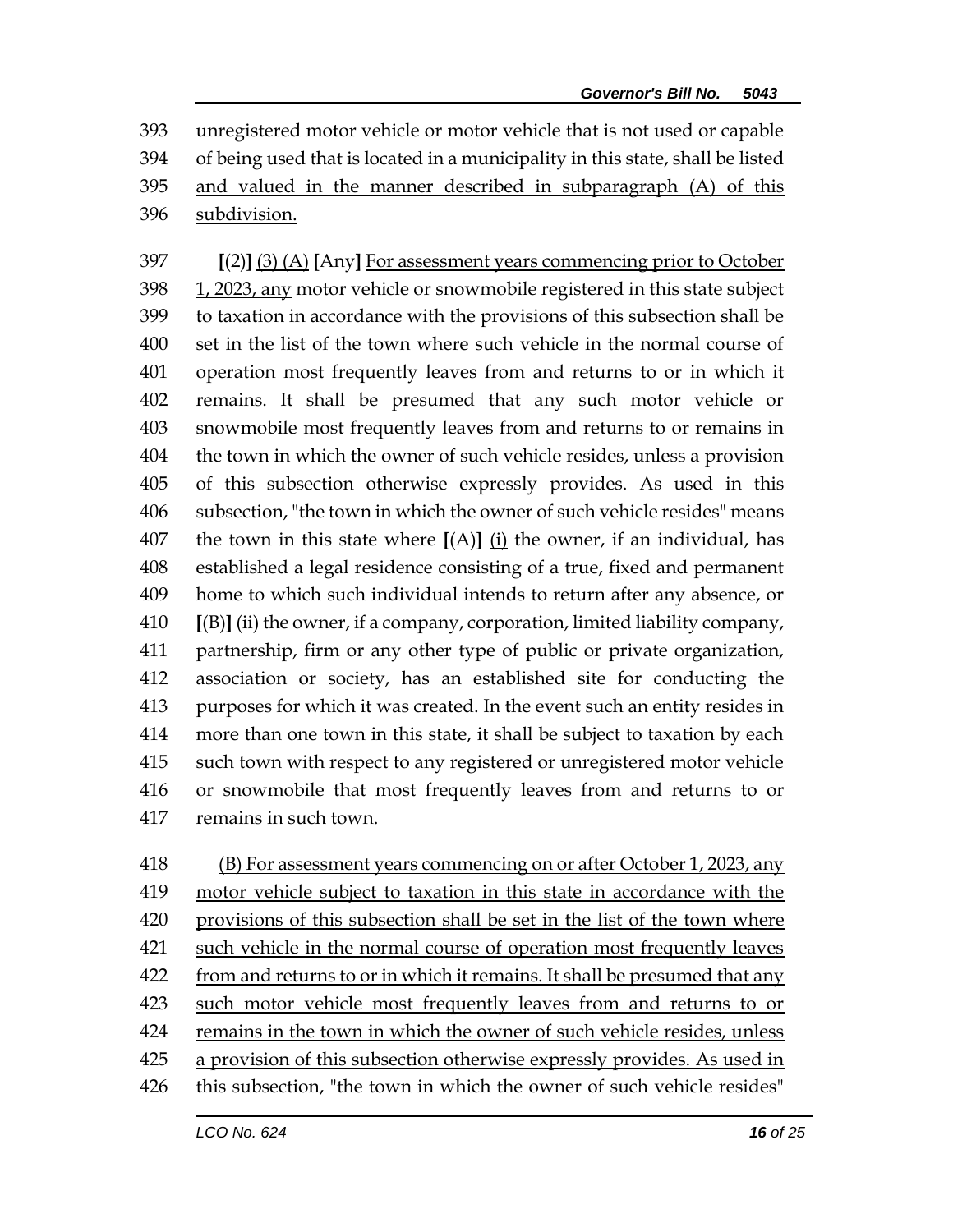means the town in this state where (i) the owner, if an individual, has established a legal residence consisting of a true, fixed and permanent home to which such individual intends to return after any absence, or (ii) the owner, if a company, corporation, limited liability company, partnership, firm or any other type of public or private organization, association or society, has an established site for conducting the 433 purposes for which it was created. In the event such an entity resides in 434 more than one town in this state, it shall be subject to taxation by each such town with respect to any registered or unregistered motor vehicle that most frequently leaves from and returns to or remains in such town.

 **[**(3)**]** (4) Any motor vehicle owned by a nonresident of this state shall be set in the list of the town where such vehicle in the normal course of operation most frequently leaves from and returns to or in which it remains. If such vehicle in the normal course of operation most frequently leaves from and returns to or remains in more than one town, it shall be set in the list of the town in which such vehicle is located for the three or more months preceding the assessment day in any year, except that, if such vehicle is located in more than one town for three or more months preceding the assessment day in any year, it shall be set in the list of the town where it is located for the three months or more in such year nearest to such assessment day. In the event a motor vehicle owned by a nonresident is not located in any town for three or more of 449 the months preceding the assessment day in any year, such vehicle shall be set in the list of the town where such vehicle is located on such assessment day.

 **[**(4)**]** (5) (A) **[**Notwithstanding**]** For assessment years commencing prior to October 1, 2023, notwithstanding any provision of subdivision **[**(2)**]** (3) of this subsection: **[**(A)**]** (i) Any registered motor vehicle that is assigned to an employee of the owner of such vehicle for the exclusive use of such employee and which, in the normal course of operation most frequently leaves from and returns to or remains in such employee's town of residence, shall be set in the list of the town where such employee resides; **[**(B)**]** (ii) any registered motor vehicle that is being operated, pursuant to a lease, by a person other than the owner of such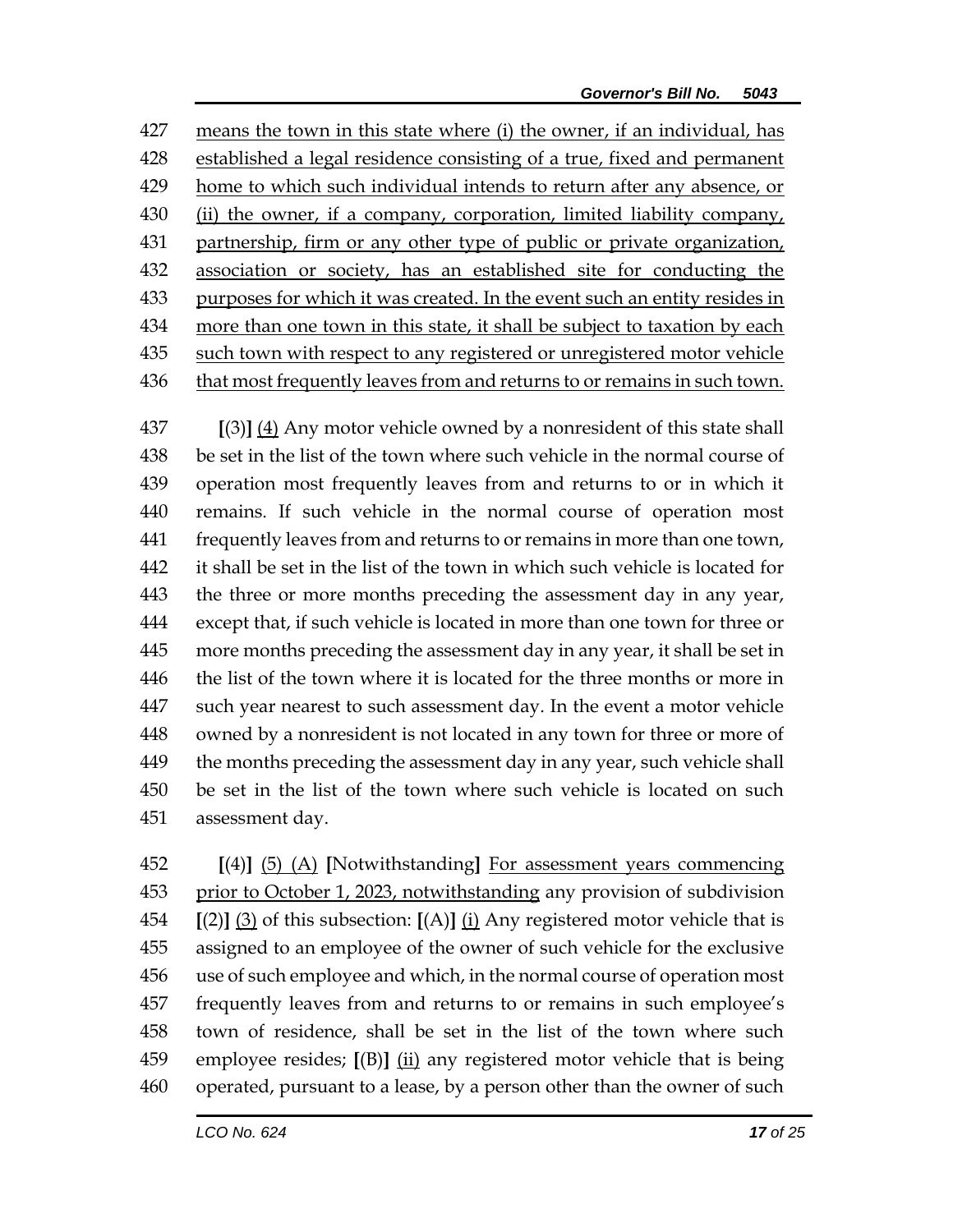vehicle, or such owner's employee, shall be set in the list of the town where the person who is operating such vehicle pursuant to said lease resides; **[**(C)**]** (iii) any registered motor vehicle designed or used for recreational purposes, including, but not limited to, a camp trailer, camper or motor home, shall be set in the list of the town such vehicle, in the normal course of its operation for camping, travel or recreational purposes in this state, most frequently leaves from and returns to or the town in which it remains. If such a vehicle is not used in this state in its normal course of operation for camping, travel or recreational purposes, such vehicle shall be set in the list of the town in this state in which the owner of such vehicle resides; and **[**(D)**]** (iv) any registered motor vehicle that is used or intended for use for the purposes of construction, building, grading, paving or similar projects, or to facilitate any such project, shall be set in the list of the town in which such project is situated if such vehicle is located in said town for the three or more months preceding the assessment day in any year, provided **[**(i)**]** if such vehicle is located in more than one town in this state for three or more months preceding the assessment day in any year, such vehicle shall be set in the list of the town where it is located for the three months or more in such year nearest to such assessment day, and **[**(ii)**]** if such vehicle is not located in any town for three or more of the months preceding the assessment day in any year, such vehicle shall be set in the list of the town where such vehicle is located on such assessment day.

 (B) For assessment years commencing on or after October 1, 2023, notwithstanding any provision of subdivision (3) of this subsection: (i) Any motor vehicle that is assigned to an employee of the owner of such vehicle for the exclusive use of such employee and which, in the normal course of operation most frequently leaves from and returns to or remains in such employee's town of residence, shall be set in the list of 490 the town where such employee resides; (ii) any motor vehicle that is being operated, pursuant to a lease, by a person other than the owner of such vehicle, or such owner's employee, shall be set in the list of the town where the person who is operating such vehicle pursuant to said lease resides; (iii) any motor vehicle designed or used for recreational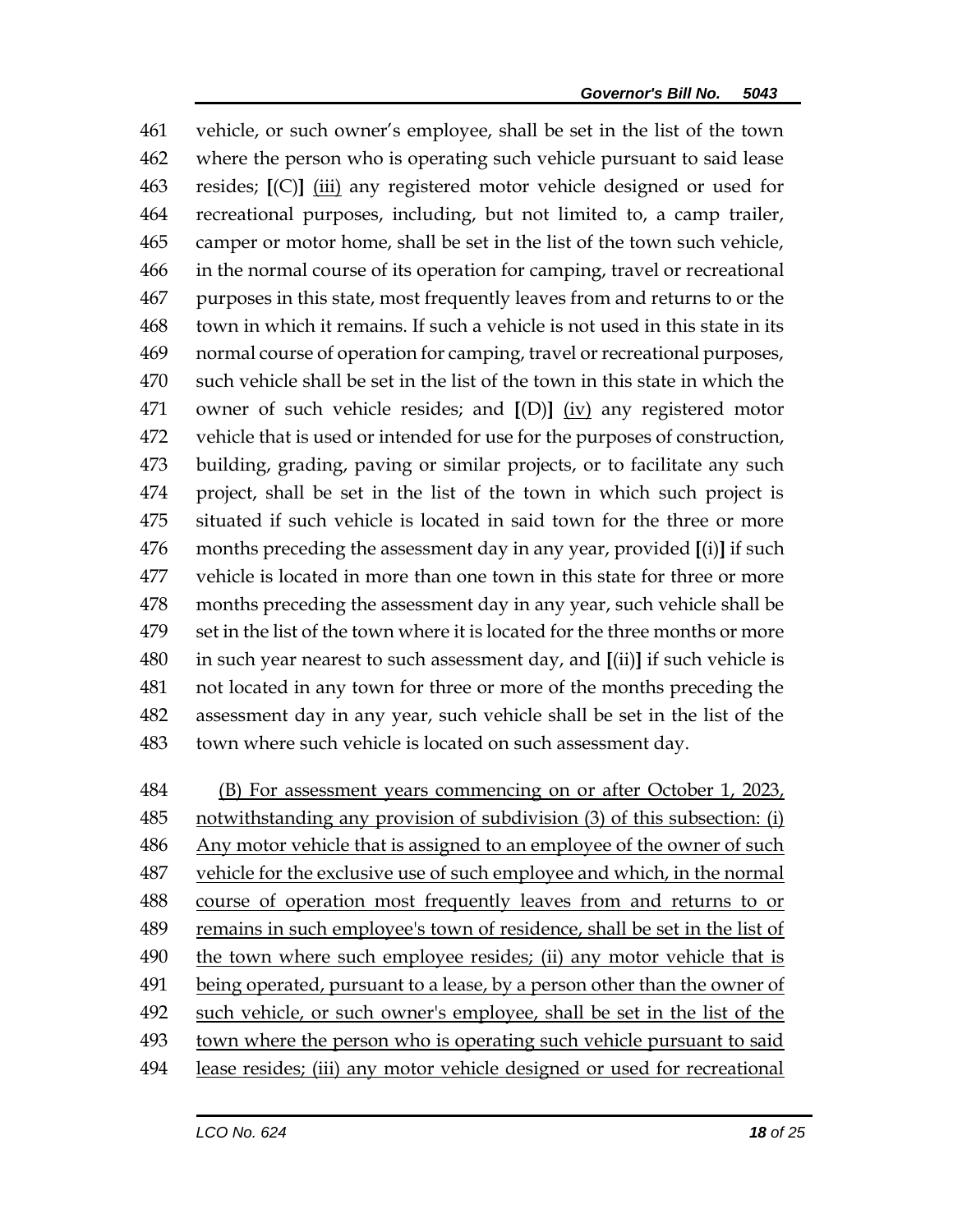purposes, including, but not limited to, a camper or motor home, shall be set in the list of the town such vehicle, in the normal course of its operation for camping, travel or recreational purposes in this state, most frequently leaves from and returns to or the town in which it remains. If such a vehicle is not used in this state in its normal course of operation for camping, travel or recreational purposes, such vehicle shall be set in the list of the town in this state in which the owner of such vehicle resides; and (iv) any motor vehicle that is used or intended for use for the purposes of construction, building, grading, paving or similar projects, or to facilitate any such project, shall be set in the list of the town in which such project is situated if such vehicle is located in said town for the three or more months preceding the assessment day in any year, provided if such vehicle is located in more than one town in this state for three or more months preceding the assessment day in any year, such vehicle shall be set in the list of the town where it is located for the three months or more in such year nearest to such assessment day, and if such vehicle is not located in any town for three or more of the months preceding the assessment day in any year, such vehicle shall be set in the list of the town where such vehicle is located on such assessment day.

 **[**(5)**]** (6) The owner of a motor vehicle subject to taxation in accordance with the provisions of subdivision **[**(4)**]** (5) of this subsection in a town other than the town in which such owner resides may register such vehicle in the town in which such vehicle is subject to taxation.

 **[**(6) Information**]** (7) (A) For assessment years commencing prior to October 1, 2023, information concerning any vehicle subject to taxation in a town other than the town in which it is registered may be included on any declaration or report filed pursuant to section 12-41, as amended 523 by this act, 12-43, as amended by this act, or 12-57a. If a motor vehicle or snowmobile is registered in a town in which it is not subject to taxation, pursuant to the provisions of subdivision **[**(4)**]** (5) of this section, the assessor of the town in which such vehicle is subject to taxation shall notify the assessor of the town in which such vehicle is registered of the name and address of the owner of such motor vehicle or snowmobile,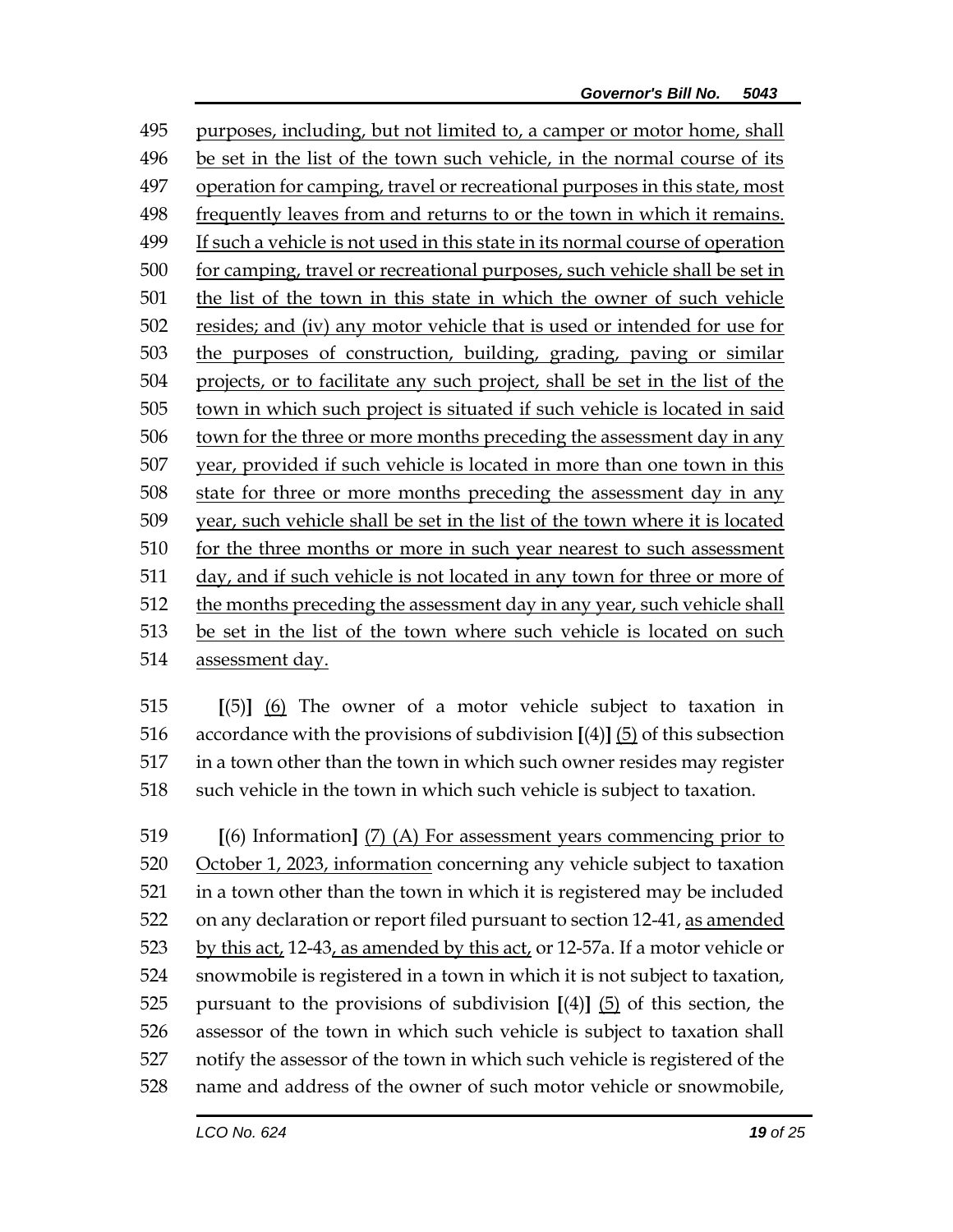the vehicle identification number and the town in which such vehicle is subject to taxation. The assessor of the town in which said vehicle is registered and the assessor of the town in which said vehicle is subject to taxation shall cooperate in administering the provisions of this section concerning the listing of such vehicle for property tax purposes.

 (B) For assessment years commencing on or after October 1, 2023, information concerning any vehicle subject to taxation in a town other 536 than the town in which it is registered may be included on any declaration or report filed pursuant to section 12-41, as amended by this act, 12-43, as amended by this act, or 12-57a. If a motor vehicle is listed in a town in which it is not subject to taxation, pursuant to the provisions of subdivision (5) of this section, the assessor of the town in which such vehicle is listed shall notify the assessor of the town in which such vehicle is listed of the name and address of the owner of such motor vehicle, the vehicle identification number and the town in which such vehicle is taxed. The assessor of the town in which said vehicle is registered and the assessor of the town in which said vehicle is listed shall cooperate in administering the provisions of this section concerning the listing of such vehicle for property tax purposes.

 Sec. 7. Subdivision (74) of section 12-81 of the 2022 supplement to the general statutes is repealed and the following is substituted in lieu thereof (*Effective July 1, 2022, and applicable to assessment years commencing on or after October 1, 2023*):

 (74) (A) (i) For a period not to exceed five assessment years following the assessment year in which it is first registered, any new commercial truck, truck tractor, tractor and semitrailer, and vehicle used in combination therewith, which is used exclusively to transport freight for hire and: Is either subject to the jurisdiction of the United States Department of Transportation pursuant to Chapter 135 of Title 49, United States Code, or any successor thereto, or would otherwise be subject to said jurisdiction except for the fact that the vehicle is used exclusively in intrastate commerce; has a gross vehicle weight rating in excess of twenty-six thousand pounds; and prior to August 1, 1996, was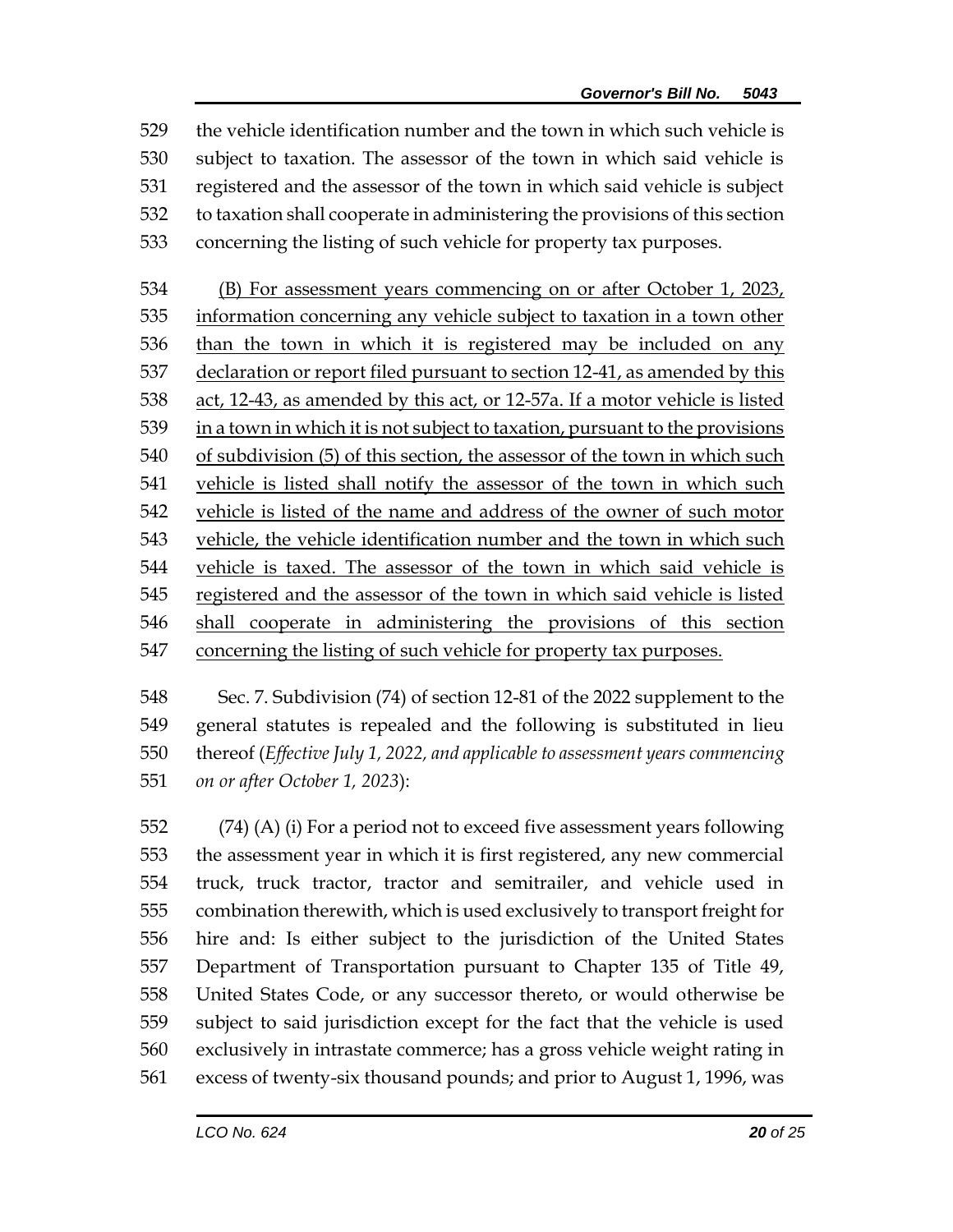not registered in this state or in any other jurisdiction but was registered in this state on or after said date. (ii) For a period not to exceed five assessment years following the assessment year in which it is first registered, any new commercial truck, truck tractor, tractor and semitrailer, and vehicle used in combination therewith, not eligible under subparagraph (A)(i) of this subdivision, that has a gross vehicle weight rating in excess of fifty-five thousand pounds and was not registered in this state or in any other jurisdiction but was registered in this state on or after August 1, 1999. As used in this subdivision, "gross vehicle weight rating" has the same meaning as provided in section 14- 1;

 (B) Any person who on October first in any year holds title to or is the registrant of a vehicle for which such person intends to claim the exemption provided in this subdivision shall file with the assessor or board of assessors in the municipality in which the vehicle is subject to property taxation, on or before the first day of November in such year, a written application claiming such exemption on a form prescribed by the Secretary of the Office of Policy and Management. Such person shall include information as to the make, model, year and vehicle identification number of each such vehicle, and any appurtenances attached thereto, in such application. The person holding title to or the registrant of such vehicle for which exemption is claimed shall furnish the assessor or board of assessors with such supporting documentation as said secretary may require, including, but not limited to, evidence of vehicle use, acquisition cost and registration. Failure to file such application in this manner and form within the time limit prescribed shall constitute a waiver of the right to such exemption for such assessment year, unless an extension of time is allowed as provided in section 12-81k. Such application shall not be required for any assessment year following that for which the initial application is filed, provided if the vehicle is modified, such modification shall be deemed a waiver of the right to such exemption until a new application is filed and the right to such exemption is established as required initially. With respect to any vehicle for which the exemption under this subdivision has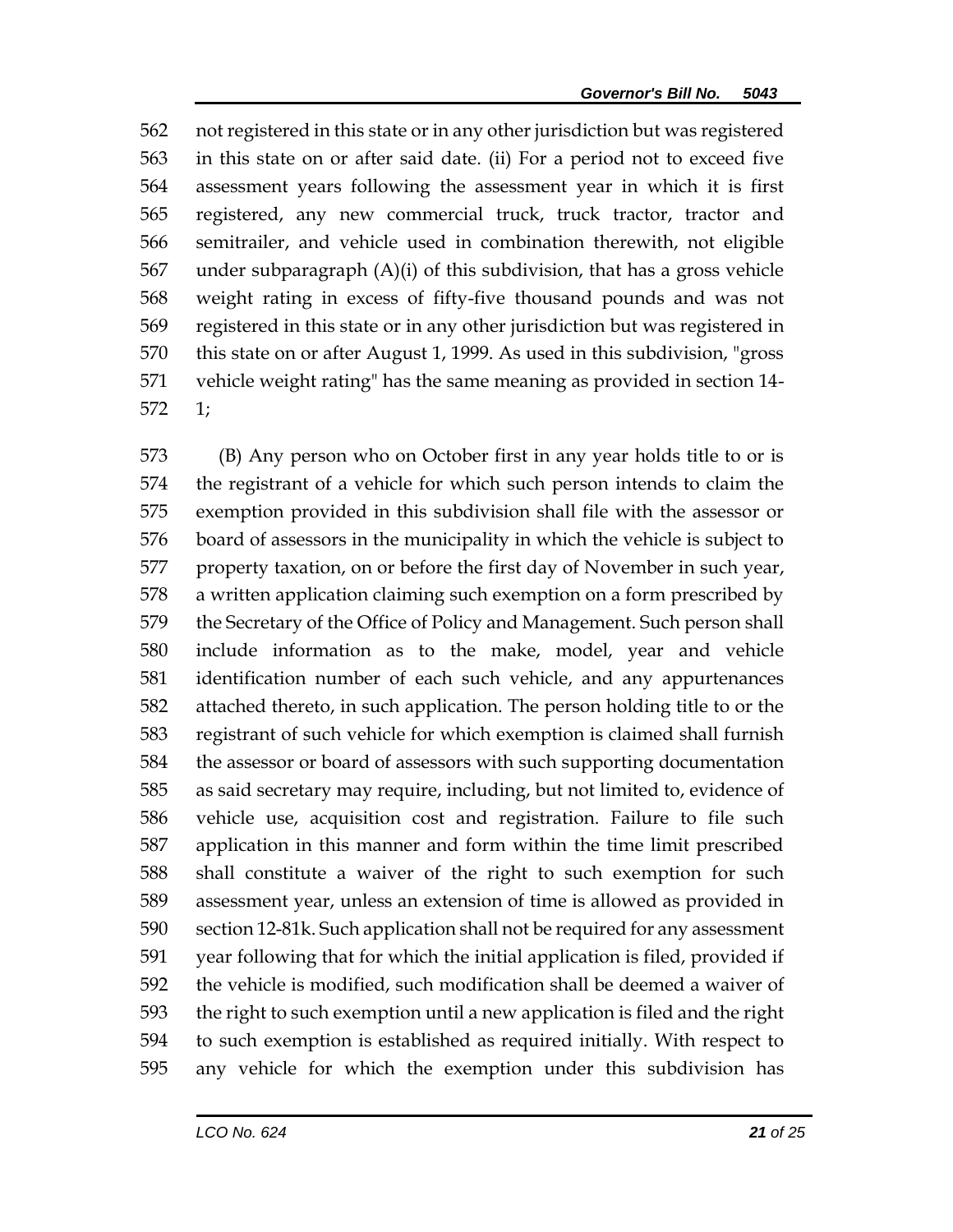previously been claimed in a town other than that in which the vehicle is registered on any assessment date, the person shall not be entitled to such exemption until a new application is filed and the right to such exemption is established in said town;

 (C) With respect to any vehicle which is not registered on the first day of October in any assessment year and which is registered subsequent to said first day of October but prior to the first day of August in such assessment year, the value of such vehicle for property tax exemption purposes shall be a pro rata portion of the value determined in accordance with subparagraph (D) of this subdivision, to be determined by a ratio, the numerator of which shall be the number of months from the date of such registration, including the month in which registration occurs, to the first day of October next succeeding and the denominator of which shall be twelve. For purposes of this subdivision, "assessment year" means the period of twelve full months commencing with October first each year;

 (D) **[**Notwithstanding**]** For assessment years commencing prior to October 1, 2023, notwithstanding the provisions of section 12-71d, as amended by this act, the assessor or board of assessors shall determine the value for each vehicle with respect to which a claim for exemption under this subdivision is approved, based on the vehicle's cost of acquisition, including costs related to the modification of such vehicle, adjusted for depreciation;

 Sec. 8. Section 12-81 of the 2022 supplement to the general statutes is amended by adding subdivision (80) as follows (*Effective July 1, 2022, and applicable to assessment years commencing on or after October 1, 2023*):

 (NEW) (80) For assessment years commencing on or after October 1, 2023, any snowmobile, all-terrain vehicle or residential utility trailer, provided such property is exclusively for personal use.

 Sec. 9. Subsection (a) of section 12-42 of the general statutes is repealed and the following is substituted in lieu thereof (*Effective July 1, 2022*):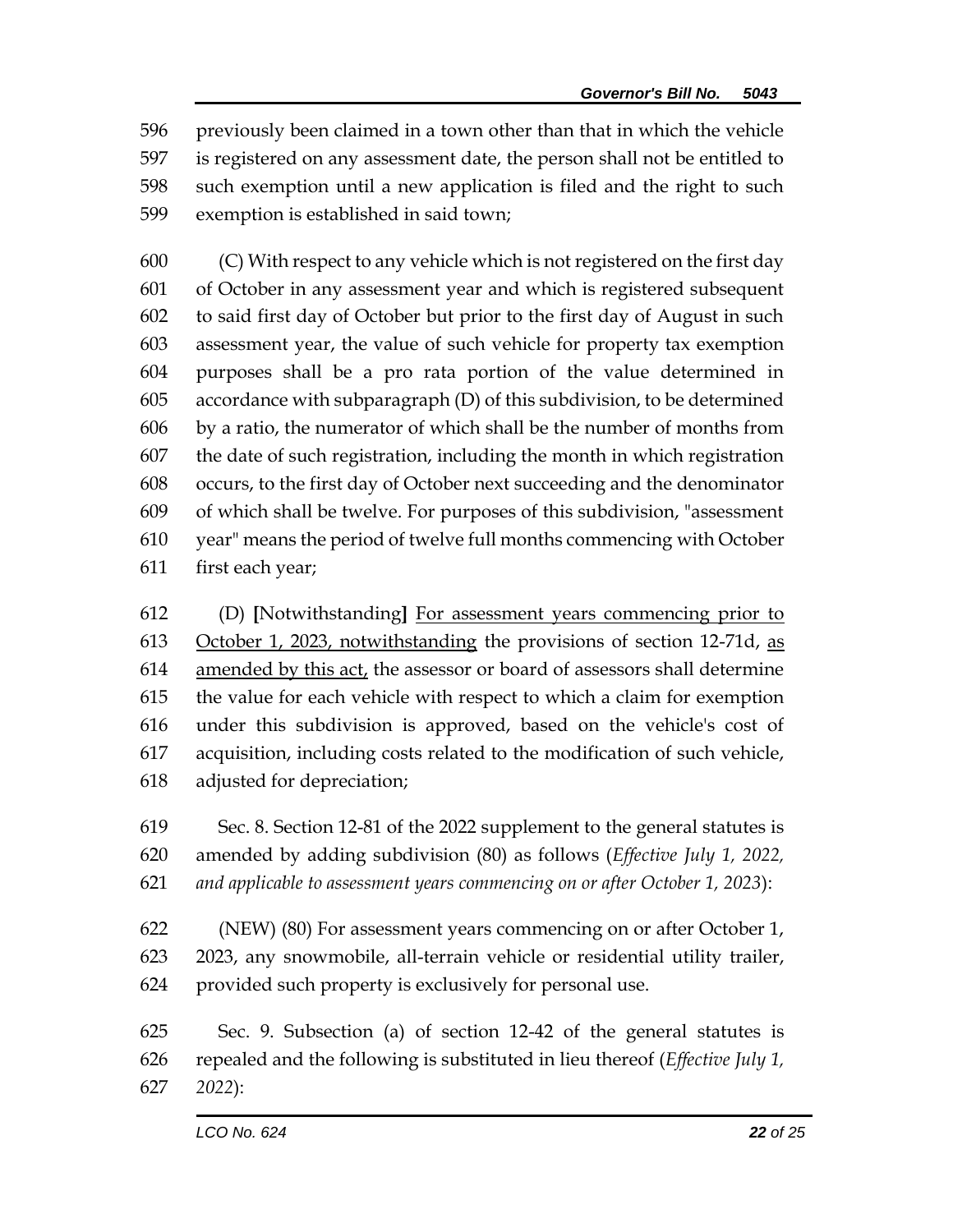(a) Any person required by law to file an annual declaration of personal property may request a filing extension with the assessor of the municipality. Such request shall be made on or before the first day of November in writing, including by electronic filing if the municipality is able to and agrees to accept electronic filing under subsection **[**(d)**]** (e) of section 12-41, as amended by this act. When the first day of November is a Saturday or Sunday, the declaration or extension request may be filed or postmarked the next business day following. The assessor may grant an extension of not more than forty-five days to file the declaration required pursuant to section 12-41, as amended by this act, upon determination that there is good cause.

 Sec. 10. Section 12-43 of the general statutes is repealed and the following is substituted in lieu thereof (*Effective July 1, 2022*):

 Each owner of tangible personal property located in any town for three months or more during the assessment year immediately preceding any assessment day, who is a nonresident of such town, shall file a declaration of such personal property with the assessors of the town in which the same is located on such assessment day, if located in such town for three months or more in such year, otherwise, in the town in which such property is located for the three months or more in such year nearest to such assessment day, under the same provisions as apply to residents, and such personal property shall not be liable to taxation in any other town in this state. The declaration of each nonresident taxpayer shall contain the nonresident's post-office and street address. At least thirty days before the expiration of the time for filing such declaration, the assessors shall mail blank declaration forms to each nonresident, or to such nonresident's attorney or agent having custody of the nonresident's taxable property, or send such forms electronically to such nonresident's electronic mail address or the electronic mail address of such nonresident's attorney or agent, provided such nonresident has requested, in writing, to receive such forms electronically. If the identity or mailing address of a nonresident taxpayer is not discovered until after the expiration of time for filing a declaration, the assessor shall, not later than ten days after determining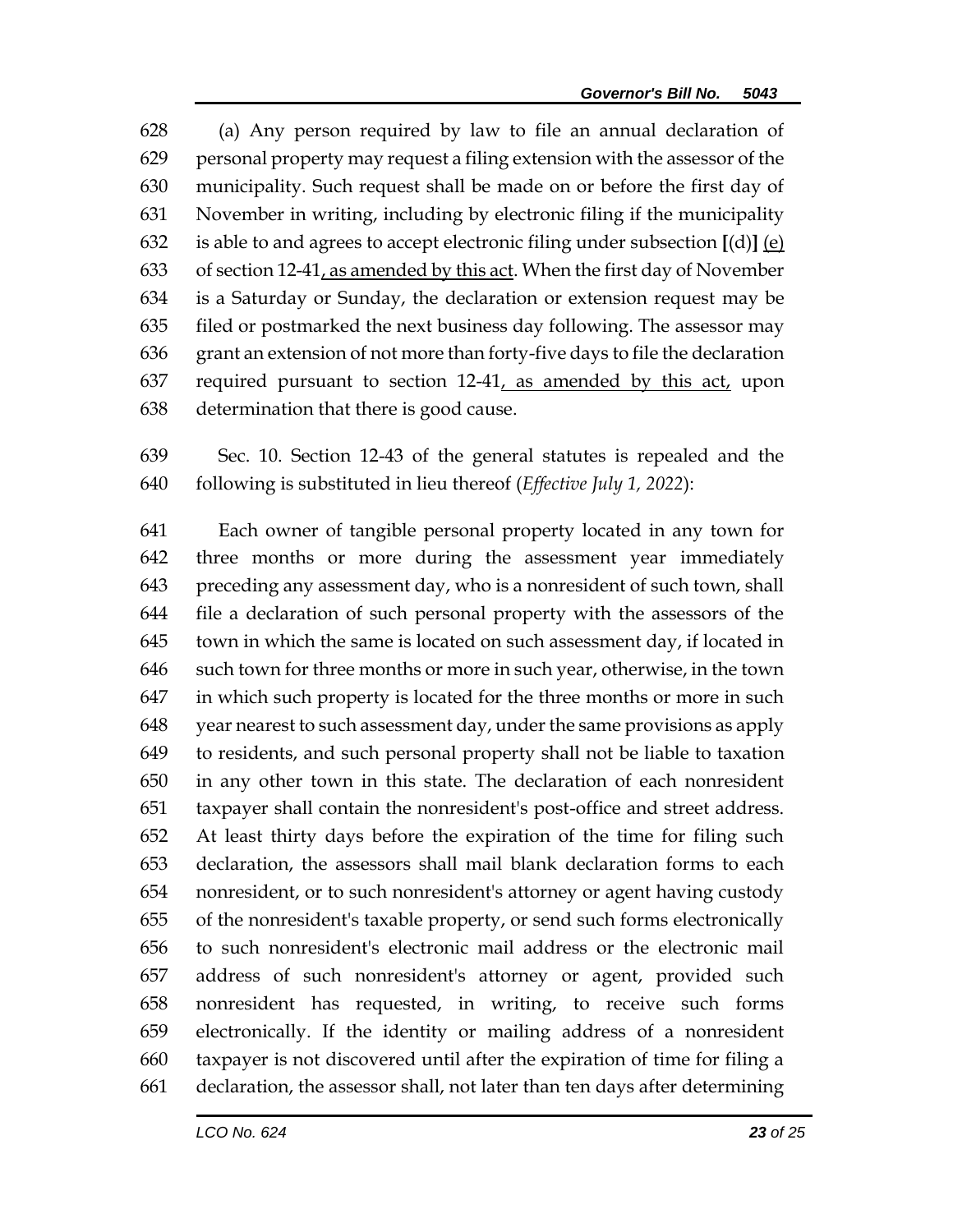the identity or mailing address, mail a declaration form to the nonresident taxpayer. Said taxpayer shall file the declaration not later than fifteen days after the date such declaration form is sent. Each nonresident taxpayer who fails to file a declaration in accordance with the provisions of this section shall be subject to the penalty provided in subsection **[**(e)**]** (f) of section 12-41, as amended by this act. As used in this section, "nonresident" means a person who does not reside in the town in which such person's tangible personal property is located on the assessment day, or a company, corporation, limited liability company, partnership or any other type of business enterprise that does not have an established place for conducting business in such town on the

673 assessment day.

| This act shall take effect as follows and shall amend the following<br>sections: |                                                                                                  |              |  |
|----------------------------------------------------------------------------------|--------------------------------------------------------------------------------------------------|--------------|--|
| Section 1                                                                        | July 1, 2022, and<br>applicable to assessment<br>years commencing on or<br>after October 1, 2023 | 14-163       |  |
| Sec. 2                                                                           | July 1, 2022, and<br>applicable to assessment<br>years commencing on or<br>after October 1, 2023 | 12-71d       |  |
| Sec. 3                                                                           | July 1, 2022                                                                                     | 12-63        |  |
| Sec. 4                                                                           | July 1, 2022, and<br>applicable to assessment<br>years commencing on or<br>after October 1, 2023 | 12-41        |  |
| Sec. 5                                                                           | July 1, 2022, and<br>applicable to assessment<br>years commencing on or<br>after October 1, 2023 | $12 - 53(a)$ |  |
| Sec. 6                                                                           | July 1, 2022, and<br>applicable to assessment<br>years commencing on or<br>after October 1, 2023 | 12-71        |  |